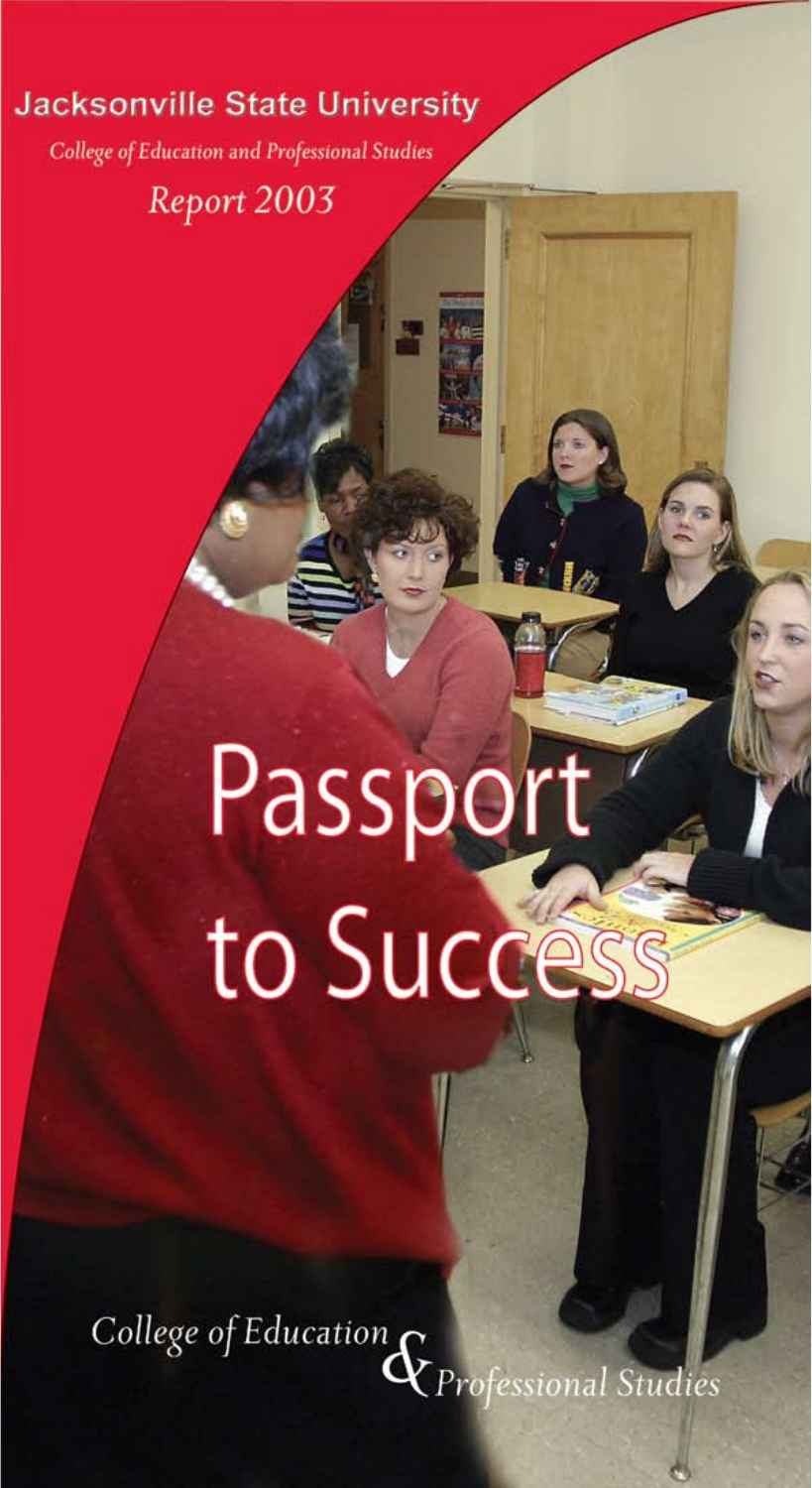## *Professional Studies College of Education&*

#### **Contents**

- 4... Dean's Message
- 5... New Child Center Opens
- 6… Partnership Programs
- 7... Food Service at the CDC
- 8... FCS Meeting
- 9… Didactic of Dietetics
- 10... Tera's Legacy
- 12... Clinical Seminars
- 13... Cards for a Cause
- 14... Autism Expert
- 14... National Leadership
- 15… Staff Development
- 16... Smarter MIL
- 17... Communication Week
- 17... Student Media
- 18... International News Panel
- 19... TV 24 and the CE&PS
- 20... TV Service's Growth
- 21... Collaborative Teacher Grant
- 21... Technology's Summer Camp
- 22... No Child and the CE&PS

**© 2003 Jacksonville State University Edited by Mike Zenanko**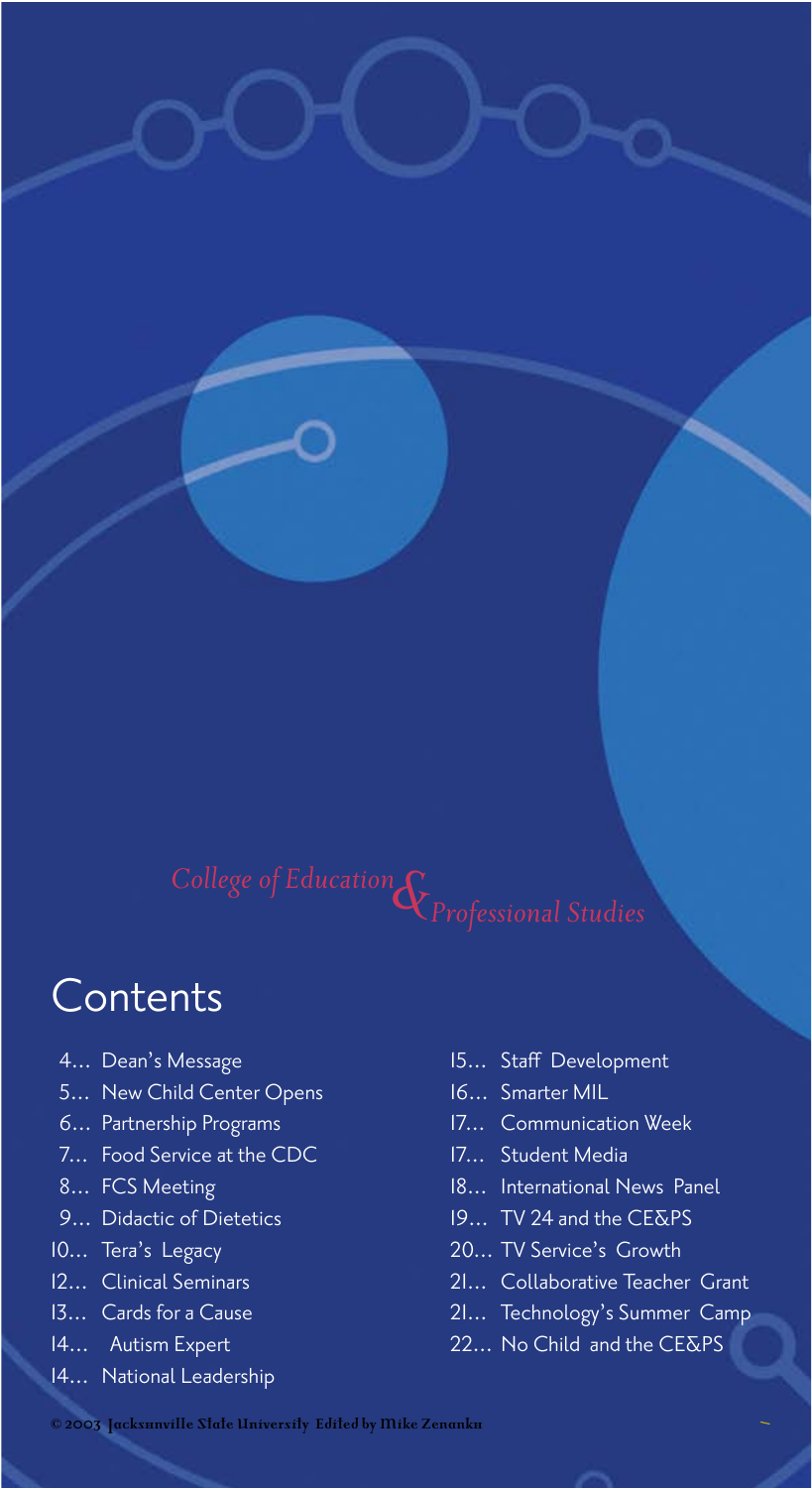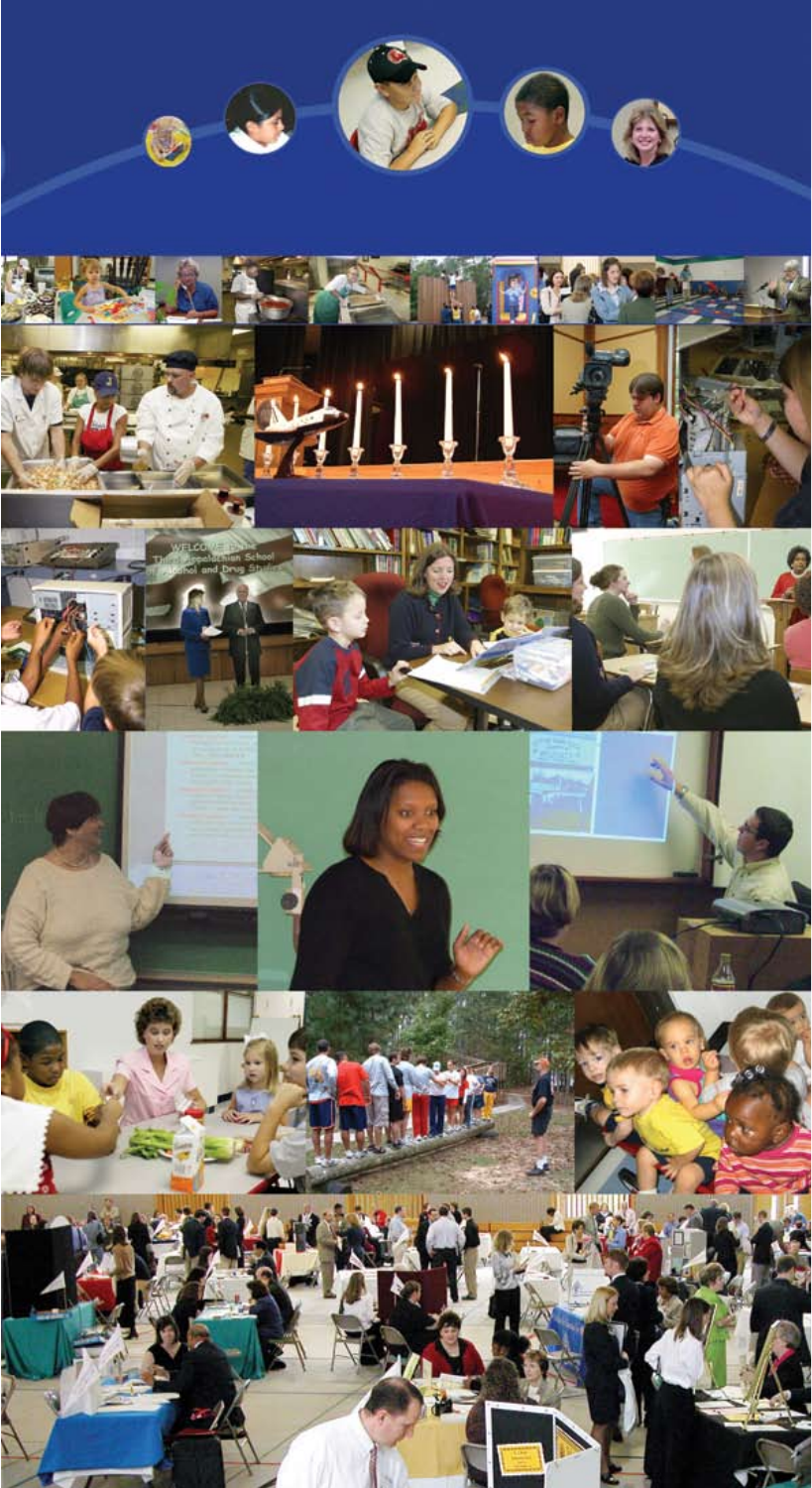## Dr. Cynthia Harper

Acting Dean and Professor

College of Education and

#### Professional Studies



elcome to the College of Education and Professional Studies' 2003 to Success. This year's publication highlights recognition Passport to the College of Education and Professional Studies' 2003<br>to Success. This year's publication highlights recognition<br>and accomplishments achieved by students, faculty, and staff, as well as changes implemented for improved programming throughout the College. In reading through the publication, you will see that emphasis is placed on excellence in teaching to help students enrolled in the various programs achieve their maximum potential. You will also notice that faculty credentials are bolstered by research, scholarship, and service activities to assist in promoting academic excellence. College themes center on diversity, intellectual vitality, professional community, and technology. Departments in the College include JSU's Child Development Center at McClellan; Communication; Curriculum and Instruction; Educational Resources; Family and Consumer Sciences; Health, Physical Education, and Recreation; Instructional Services; Teacher Service Center; Technology and Engineering; and Television Services. Education Programs in the College are the largest in Alabama,  $13<sup>th</sup>$  largest in the south, and  $40<sup>th</sup>$  largest in the nation.

JSU graduates completing academic programs offered through the College of Education and Professional Studies are equipped with the knowledge, skills, and dispositions to gain meaningful employment. Education and career preparation for students focus on the metaphor of the "Creative Decision-Maker." Through a combination of University-based programs and clinical experiences in contemporary business, industry, and educational settings, students remain current in their fields. Graduates consistently secure employment, receive high employer satisfaction scores, and rank JSU's programs as outstanding.

We present to you the 2003 Passport to Success and trust that you will enjoy the current update about the College of Education and Professional Studies. For additional information, visit our campus or tour our website at http://www.jsu.edu/ department/edprof.

*Professional Studies College of Education&*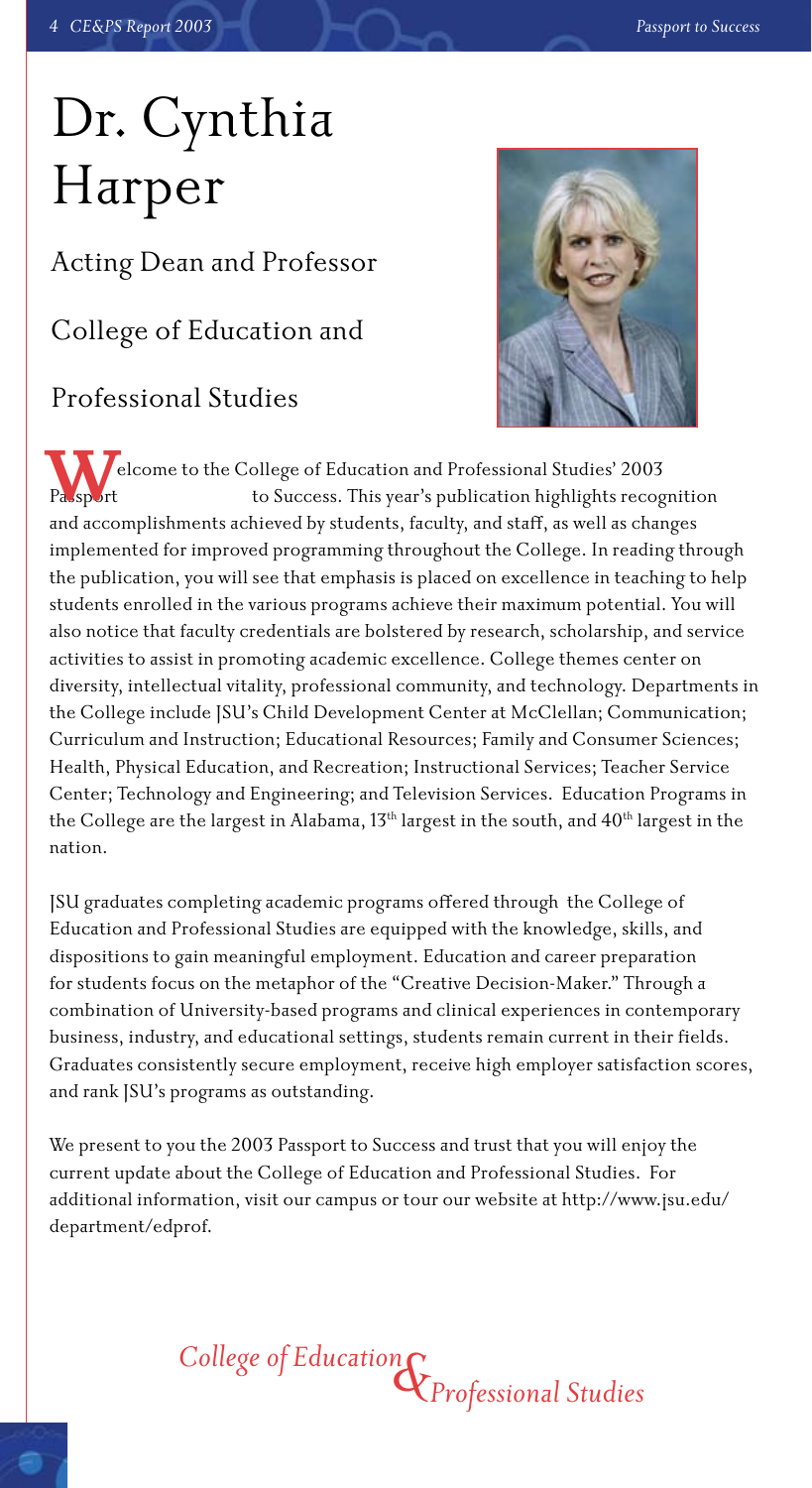#### New Child Center Opens

he JSU Child **T** he SU<br>Development Center (CDC) at McClellan opened on August 4, 2003. The Center has a capacity for 132 full time students and approximately 60 part time students. Each classroom has a lead teacher, who is certified, and



are based on researched practices. Children are offered a variety of enriched learning activities.

The center is currently pursuing accreditation through the National Association for the

two teacher assistants. Quality childcare is provided to children through age 12. JSU students pursuing degrees in Education, Physical Education, Nursing, Social Work, Business, Family and Consumer Sciences, and other areas receive practicum experiences. Each classroom is equipped with three computer stations and video cameras for on-line classroom monitoring by the administration and the parents of enrolled children. The reception area houses a security system to prevent anyone from entering the facility without authorization. The building also features a multipurpose room with a stage, two indoor playrooms, three outdoor playgrounds, a computer lab, an administrative area, and a nurse's station. The furniture, equipment, and accessories, throughout the facility are "child centered" and "age appropriate." Teachers plan daily developmentally appropriate activities for the children using the "Creative Curriculum" as a framework. Teachers create preschool readiness lessons and activities that

Education of Young Children (NAEYC). The NAEYC promotes quality developmental resources and initiatives to enhance efforts of others trying to improve the practices of early childhood professionals. The Center is working towards state and national standards accreditation. Practices are based on research provided by the NAEYC organization to ensure all parties involved that the CDC provides children that attend the Center with the best childcare available and provides JSU students with the tools needed to be effective teachers and creative decision makers.

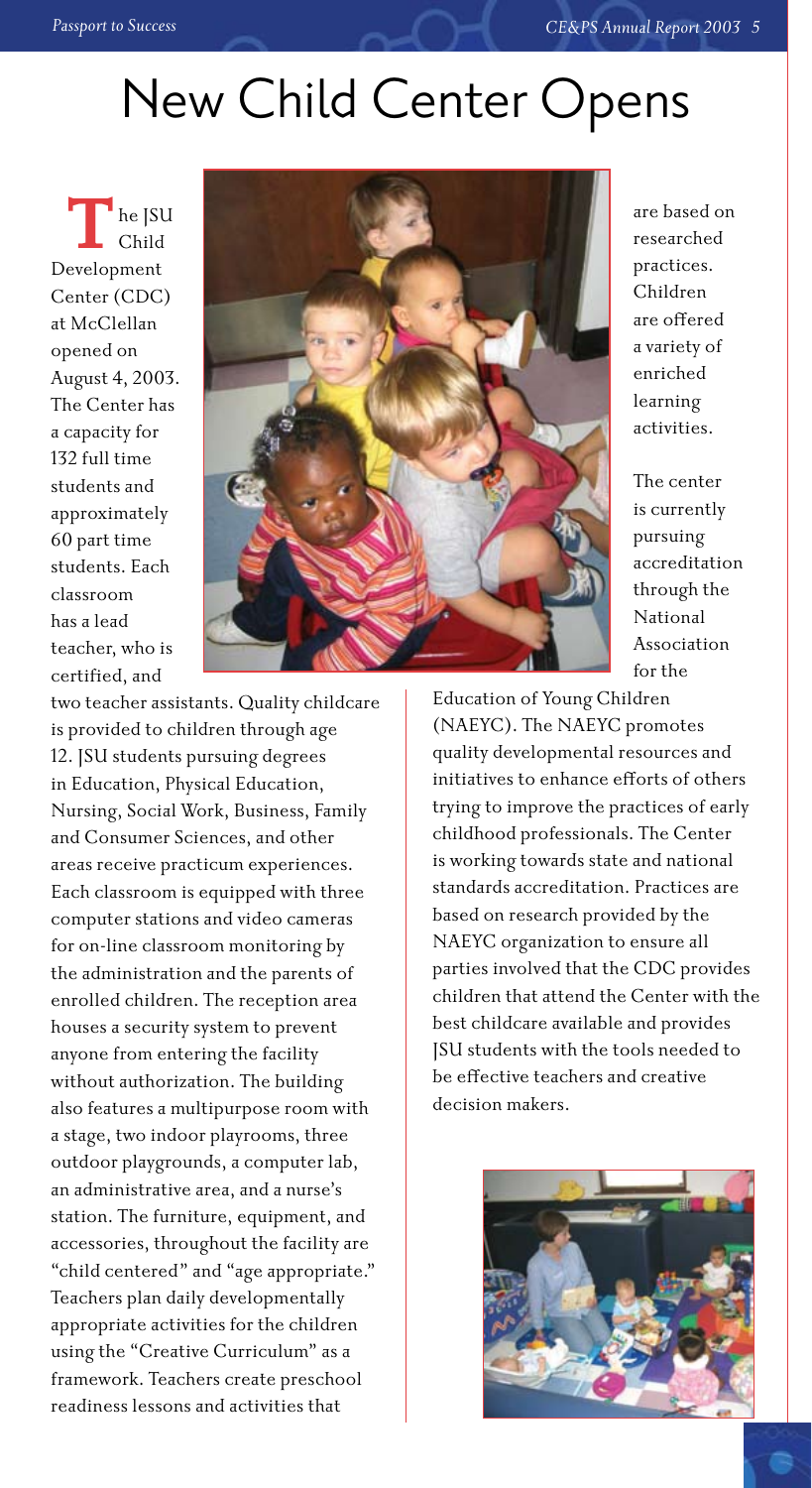#### Partnership Program

art of the mission of the Department of Health, Physical **P** art of the mission of the Department of Health, Physoclare<br>Education, and Recreation (HPER) at JSU is to promote high quality education and ensure that graduates are

developed and implemented programs such as Tumbling for Tots, Run for Your Life, Dancing for Middle School, and Strength and Conditioning for Elementary and High School. In most of

prepared to achieve their full potential as health and physical education teachers. This charge not only extends to preservice teachers, but to school



these programs preservice teachers assisted the faculty member in program delivery. In Tumbling for Tots students enrolled in the course Teaching

practitioners as well. The ultimate goal is to assist preservice teachers and practitioners alike in fostering quality health and physical education instruction. To achieve this goal, the HPER Department developed a partnership program that would benefit schools in the JSU service area as well as JSU's preservice teachers. HPER faculty involved in this initiative are Mr. Kory Hill, Mrs. Donna Hey, Mrs. Lori Thornburg, and Dr. Roland Thornburg. These HPER faculty have

Tumbling engaged in hands-on teaching to three and four year olds attending the JSU Child Development Center at McClellan. In another workshop, Dancing Fourth, students enrolled in the course Teaching Dance engaged in instruction for  $4<sup>th</sup>$  graders at Piedmont Elementary, in Piedmont, Alabama. In each case, both the school practitioners and the preservice teacher gained knowledge and experiences that will serve them, and their students, in the future.

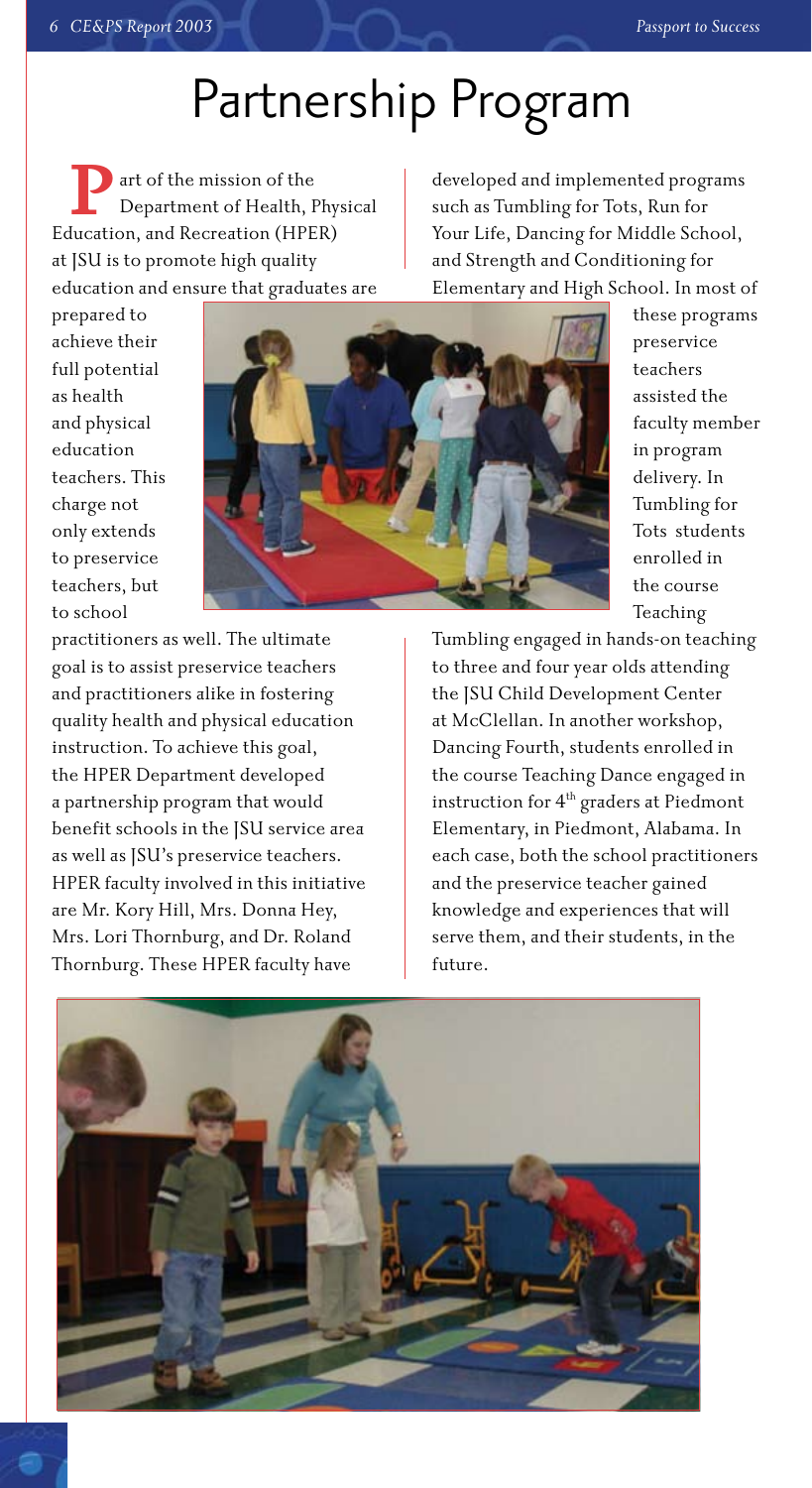#### Foodservice At The CDC

he foodservice kitchen at the JSU Child Development **Example 15 The foodservice kitchen at the ISU Child Development**<br>Center at McClellan is a state of the art facility for preparation and service of wholesome, nutritious meals for children housed at the facility. Prior to the opening of the Child Development Center in August 2003, several facility and equipment upgrades were proposed and completed. Structurally, new fiber reinforced plastic coating for walls and stainless steel sheeting under vent hoods were installed in the food production area. Sanitation improvements included an enclosed waste station with approved drainage outside the facility, a new cleaning station adjacent to the production area, and remodeling of restrooms for foodservice professionals. Pest control services are contracted through Orkin Systems, Inc. of Anniston, Alabama. Equipment upgrades included repair of the hot water sanitizing dishwasher, ventilation hood for the dishwasher, booster on the three-compartment sink, new stainless steel shelving for the refrigeration and freezer units, and refrigerator thermometers.

Commercial foodservice cooking equipment in the facility includes a gas convection oven, gas range, grill, tilting steam kettles, and table mixers. A hot

recently purchased for drinks and other cold foods, and formula refrigerators and bottle warmers were purchased for the infant rooms.

The facility has received approval and a food permit from the Alabama Department of Public Health as a fully functional facility. Previously food was prepared by Sodexho Dining Services at JSU Jack Hopper Cafeteria and transported to the Child Development Center McClellan for assembly and service. Now food can be fully prepared and served on site.

Leadership for the foodservice renovations and the facility permitted by Alabama Department of Public Health included Dr. Tim Roberts, Assistant Professor, Family and Consumer Sciences; Dr. Sheila Webb, Professor Educational Resources; Mr. George Lord, Director of the Physical Plant, Mrs. Kristi Triplett, Director of the JSU Child Development Center at McClellan, Mr. Scott Williams, General Manager Sodexho Foodservice, Dr. Rebecca Turner, Vice President for Academic and Student Affairs; and Mr. Clint Carlson, Vice President for Administrative and Business Affairs.

food holding cabinet was installed to keep food above 140°F and tray carts are used to transport food from the kitchen production area to service. Multiple freezer and refrigeration units are available for storage of perishable food items, and a separate dry storage area is available for nonperishable food items such as dry ingredients, canned goods, and staple ready-to-eat snacks. An ice machine was

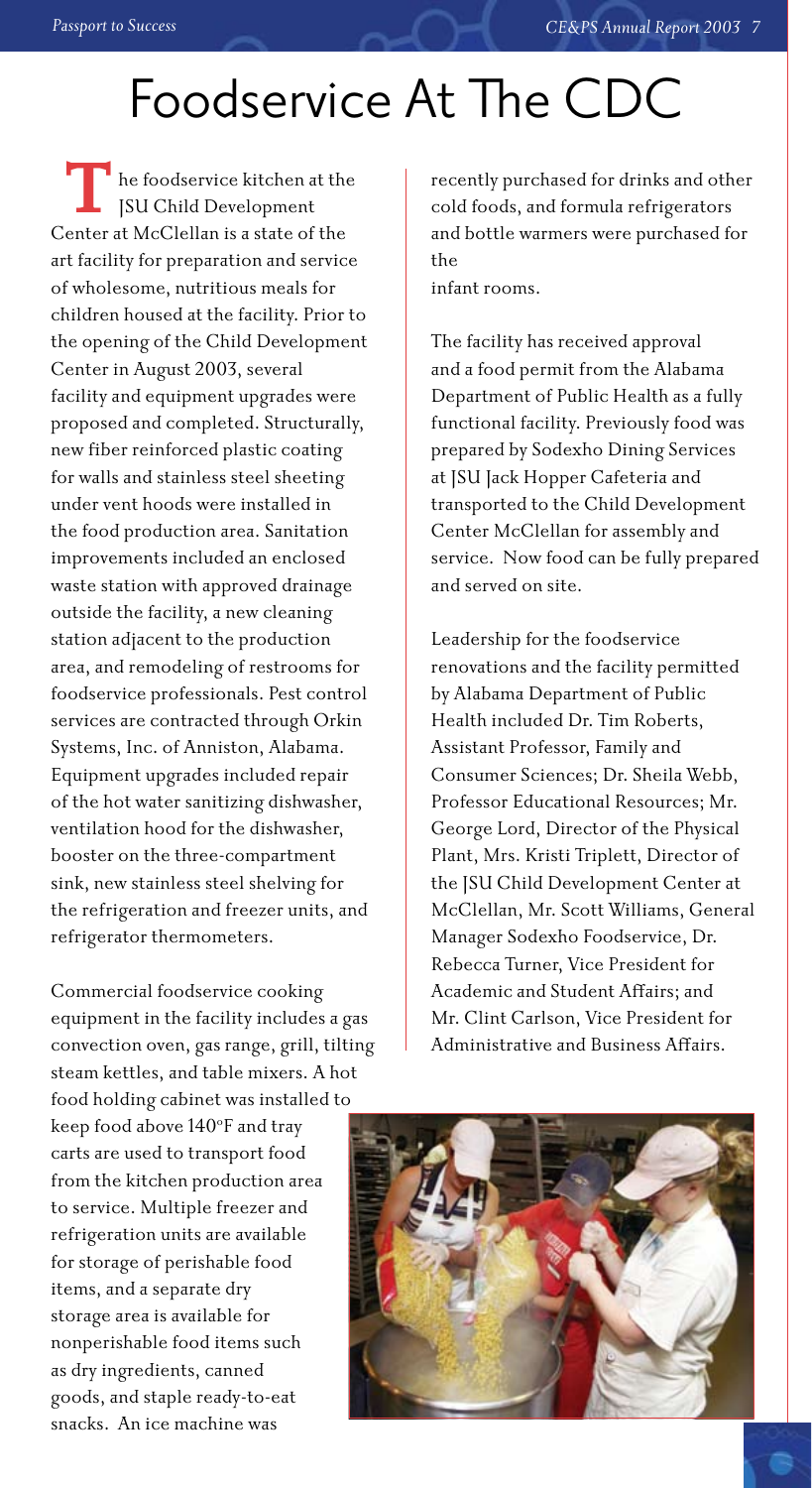#### Family and Consumer Sciences Students Meet at SU

acksonville State University's Gamecock Center was the site of the annual Fall Leadership Conference of the Pre-Professional Graduate Student Section (PGS) of the Alabama Association of Family and Consumer Sciences (ALAFCS). On October 29, 2003, more than 75 students from colleges and universities across the state attended the Fall Leadership Conference hosted by the Department of Family and Consumer Sciences at JSU. Ms. Shelley Capes, JSU Family and Consumer Sciences student and Mrs. Karen Nemeth, FCS faculty member, presided over the activities of the conference. **J**

Welcoming remarks were made by Dr. Cynthia Harper, Acting Dean, College of Education and Professional Studies and Dr. Patsy Lowry, Acting Head, Department of Family and Consumer Sciences. The program included an energetic presentation by Robert Hayes, a JSU graduate assistant in the office of Student Activities and JSU 2002-03 SGA president. Mr. Hayes gave a great recipe for success and



motivated students to find their own personal "recipe" for success in their professional and personal lives.

During lunch, the group was joined by Dr. William A. Meehan, President of Jacksonville State University; Dr. Joe Delap Associate Vice President for Academic Affairs; and Dr. Marvin Jenkins, Associate Vice President for Student Affairs. Also participating in the event were faculty from the Family and Consumer Sciences Department.

Ms. Shelley Capes serves as the 2003-04 President of the PreProfessional Graduate Student Section of the Alabama Association of Family and Consumer Sciences. Mrs. Karen Nemeth serves as the Alabama PGS advisor. Ms. Capes is a Family and Consumer Sciences major with a Human Sciences concentration. Her election as PGS President during the March 2003 Alabama Association of Family and Consumer Sciences meeting was especially unique since Mrs. Nemeth was presiding as 2002- 03 ALAFCS President. Ms. Capes represented the state on the national level when she attended the American Association of Family and Consumer Sciences (AAFCS) Annual Convention and Exposition in Washington, D.C. in June. Featuring more than 50 top quality education programs, over 50 exhibiting organizations, networking socials and leadership meetings, this event is a one-of-a-kind opportunity to meet and collaborate with colleagues and peers. Ms. Capes interacted with students and professionals from all over the world. Ms. Capes is already making plans to attend the national meeting in San Diego, California this summer.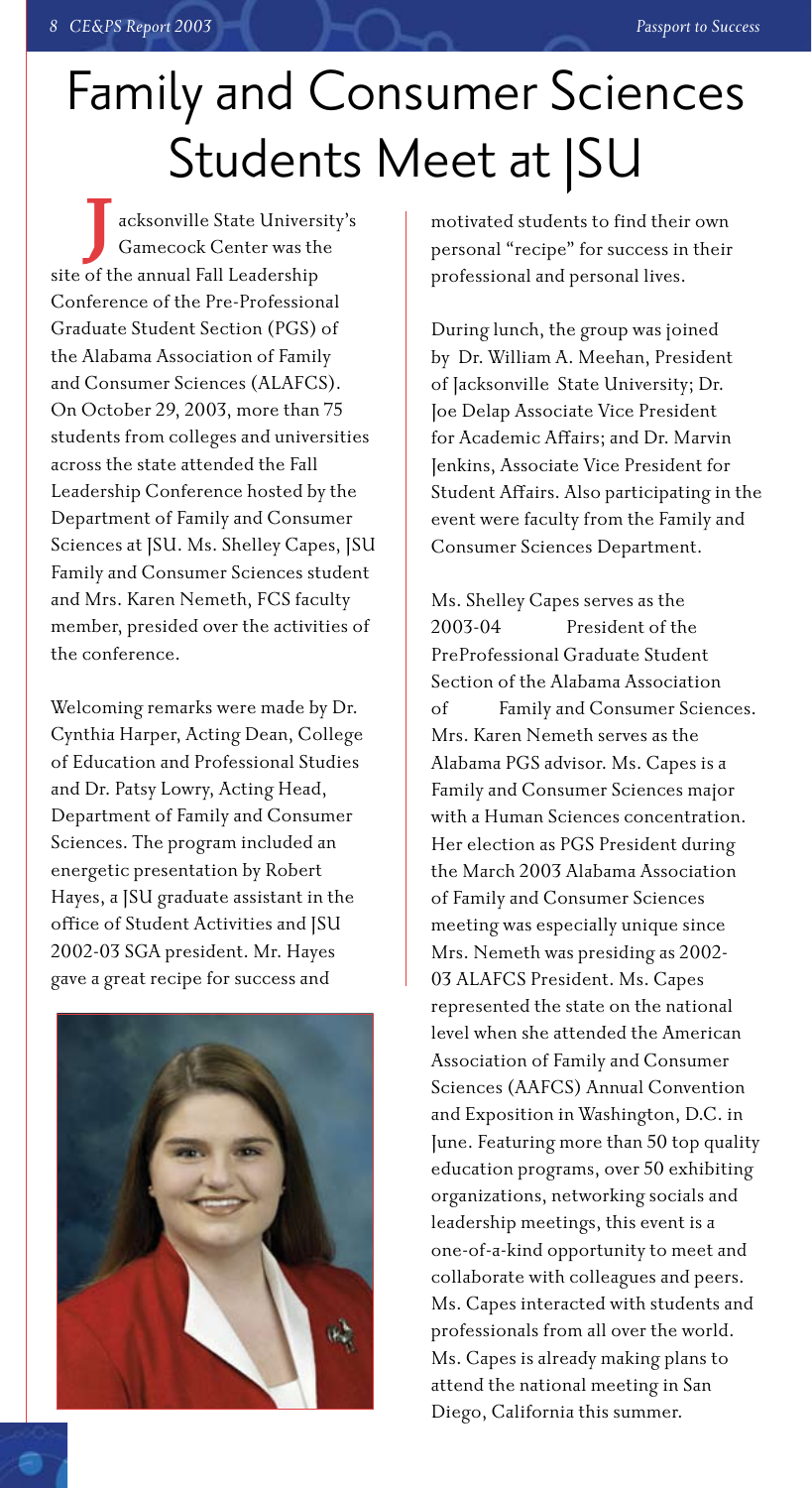#### The Didactic of Dietetics



he Didactic Program Dietetics **Example 18 In the Didactic Program**<br> **The Department of Family** and Consumer Sciences was granted Accreditation status in April 2003 by the American Dietetic Association's Commission on Accreditation of Dietetic Education (CADE). The accreditation process began in 2000 with internal and external reviews followed by compilation of a selfstudy document and submission of the document to CADE in September 2002. In November 2002, CADE site-visitors, Dr. Bernestine McGee, R.D. and Ms. Annette Terry, R.D. came to campus for a 3-day review of the program and its constituencies including University administrators, faculty and staff, and current and former dietetic students. The program director, Debra Goodwin, attributes the success of the accreditation process to the excellent support from JSU Administrators, the teamwork of the faculty and staff in the Department of Family and Consumer Sciences, and the enthusiastic cooperation of the students.

The program has a long history of preparing students for fulfilling careers in the areas of dietetics, nutrition, and foods. Program approval was received in 1966 and the first graduate completed the program in 1967. During the past ten years, over one hundred students have graduated from the dietetics program. Of these, approximately 75% currently hold dietetic-related jobs in major healthcare facilities in the area, including Northeast Regional Medical Center in Anniston, Stringfellow Hospital in Anniston, Jacksonville Hospital, Gadsden Regional Medical Center, Riverview Medical Center in Gadsden, renal clinics in Anniston and Gadsden, Citizens Hospital in Talladega, and Marshall Medical Center South in Boaz. Graduates also work in Etowah County and Jacksonville City School Systems, in Public Health positions in Etowah and Calhoun counties, in geriatric centers in Calhoun, Marshall, and Etowah counties, in consulting positions, and in dietetic education positions at regional institutions.

The dietetics program is designed to assist students in acquiring knowledge of the interdependence of human nutrition and health and in acquiring the critical thinking skills and problemsolving skills necessary for professional practice.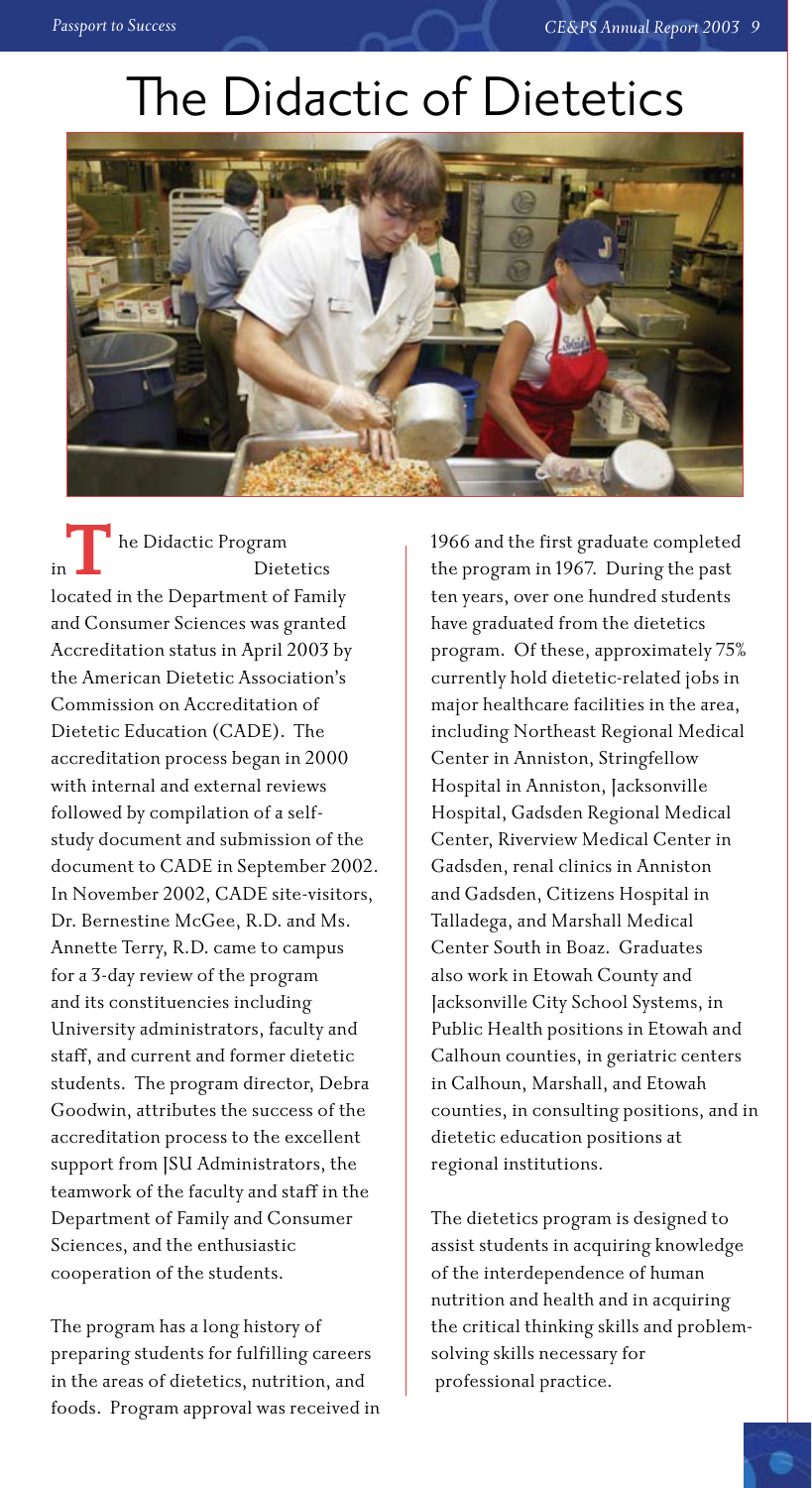#### Tera's Legacy



era Marie Ross represented the best mix of the student and the **P** era Marie Ross represented the best mix of the student and the athlete. The entire University grieved at the loss of Tera's leadership. Her death in an automobile accident on December 10, 2003 affected the University on a broad scale. Tera's involvement with JSU causes Athletics and Family and Consumer Sciences to examine the unknown frailty of life. Tera was a Family and Consumer Sciences Education major.

"The faculty, staff, and students will be affected by Tera's death. Her positive outlook and always smiling face brought inspiration to the Department which is like a family," according to Dr. Patsy Lowry, Acting Department Head. "We have lost one of our family members. Tera will be missed by everyone involved in Family and Consumer Sciences."

According to Mrs. Karen Nemeth, an instructor in Family and Consumer Sciences, "Tera was in her element whether in the kitchen, sewing on an infant's dress in the

family clothing class or discussing fibers in the textiles class. Tera was active as a member of the Student Family and Consumer Sciences Association, selling cookbooks for the fundraiser, stuffing registration packets for the state meeting, making table decorations, or any other activity in which the group was involved. She had reached the elite standard for eligibility in Alpha Eta Epsilon, the Family and Consumer Sciences Honor Society. Tera will be honored at the

Spring ceremony."

She was a well liked student in the Department. Although she strived to always do her best on any assignment, she also went the extra mile to help other students do their best. Molly Raisanen, Secretary for Family and Consumer Sciences looked at Tera as another daughter. "Tera and I always talked whenever she was in the building. We had so much in common with my granddaughter's love for softball and my son, a former minor league baseball player with the Pittsburgh Pirates. Our conversations always left me feeling good."

Steve Latham, the JSU photographer reflected, "I loved to photograph Tera when she pitched. That look of intense competition, like the one seen in this photograph of her pitching, showed her spirit. Off the field she was enthusiastic about her major. I also loved to photograph her working on her school projects with a loving enthusiasm."

"Tera was an athlete that baked cookies. She would paint her fingernails on the way to a game, but our opponents thought she was the fiercest on the Gamecock team," said Jana McGinnis, JSU softball coach.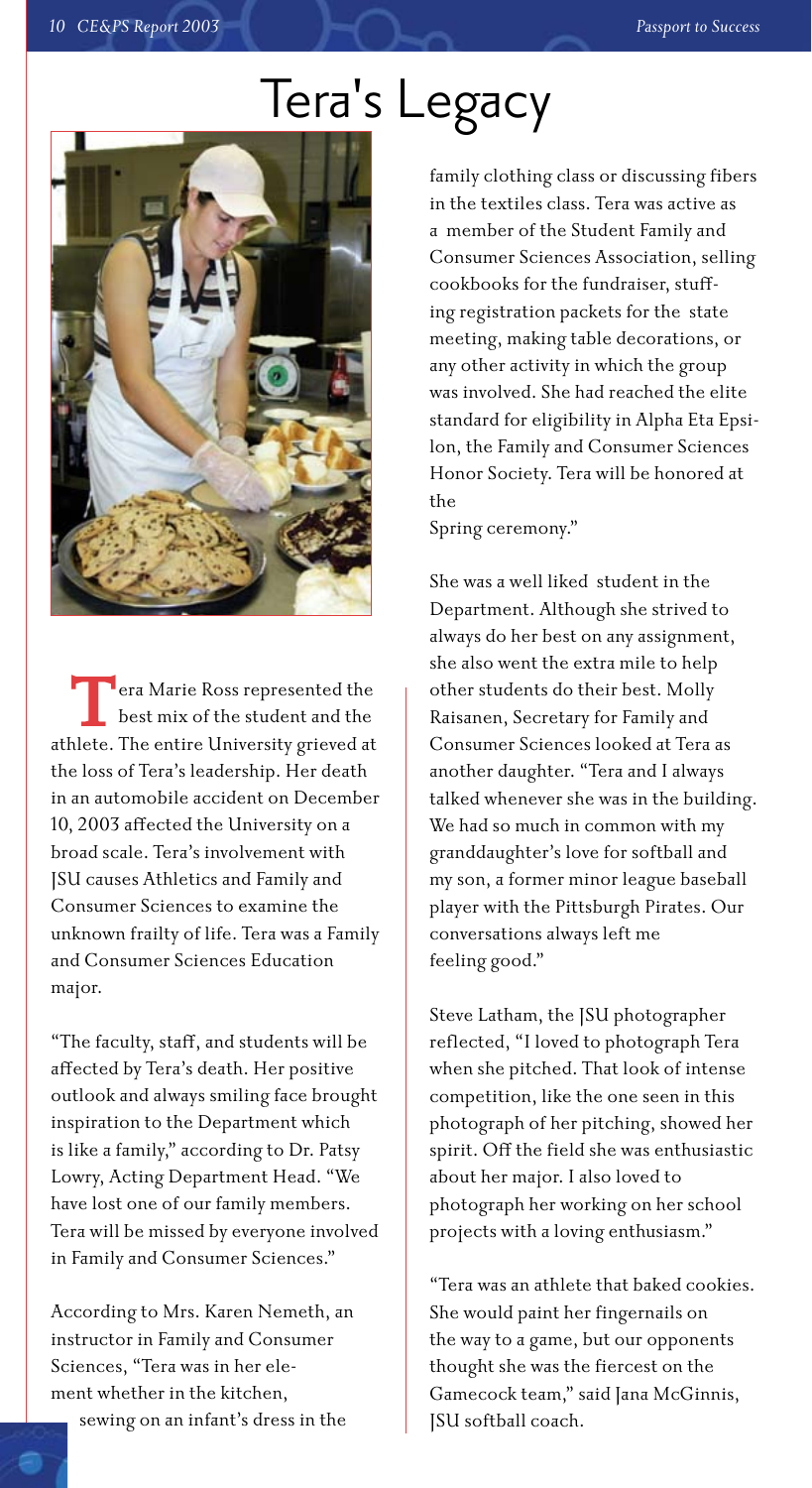Tera, 22, was a native of Cooper City, Fla., and was a three-year starter for the Gamecock softball team. She was also the president of the Student-Athlete Advisory Committee and was inducted into the Scholar-Athlete Hall of Fame in December. Tera earned Atlantic Sun Conference Pitcher-of-the-Week honors once last season and finished the year with a 19-6 record, 142 strikeouts and a team-best 1.17 earned run average.

At the JSU Staff Christmas luncheon, Dr. William A. Meehan spoke of Tera as a "shining star." He said that Tera Ross represented all that is best of JSU students and her loss affected the university community deeply.



Tera's outlook on life and her goals are best expressed in an assignment for a Family and Consumer Sciences Education methods class in which Tera wrote:

> *It was three years ago that I finally figured out what I wanted to do with the rest of my life. I've always leaned towards a career in education, however, I never knew exactly what field of education I wanted to teach. When it came time to decide on a major it was fate that I chose Family and Consumer Sciences Education. I must admit I knew very little about the field going into it, but after my first semester I absolutely loved my major. I couldn't get enough of all the aspects to Family and Consumer Sciences Education. I can't wait to one day be in the classroom teaching students about Family and Consumer Sciences.*

*Normally, when people think of "home economics" they think of a sweet, little old lady teaching a simple task of how to bake cookies or how to sew on a button. Little do they know that Family and Consumer Sciences is so much more. We go into depth about nutrition, child development, family life, interior decoration, sewing, and life management. My mission for being a Family and Consumer Sciences teacher is to work with the kids as closely as possible and hopefully teach them things that they will be able to use for the rest of their lives. I hope that in some way any knowledge I have in the area I will be able to share it with others. There are many young adults today that have trouble completing simple tasks such as balancing a check book, hemming a pair of pants, or even cooking a simple meal. In my Family and Consumer Sciences classroom I hope to teach and practice with students some of the* 

Tera will be remembered for her successes in the classroom and on the softball field. She leaves a legacy of accomplishments for all JSU students to follow.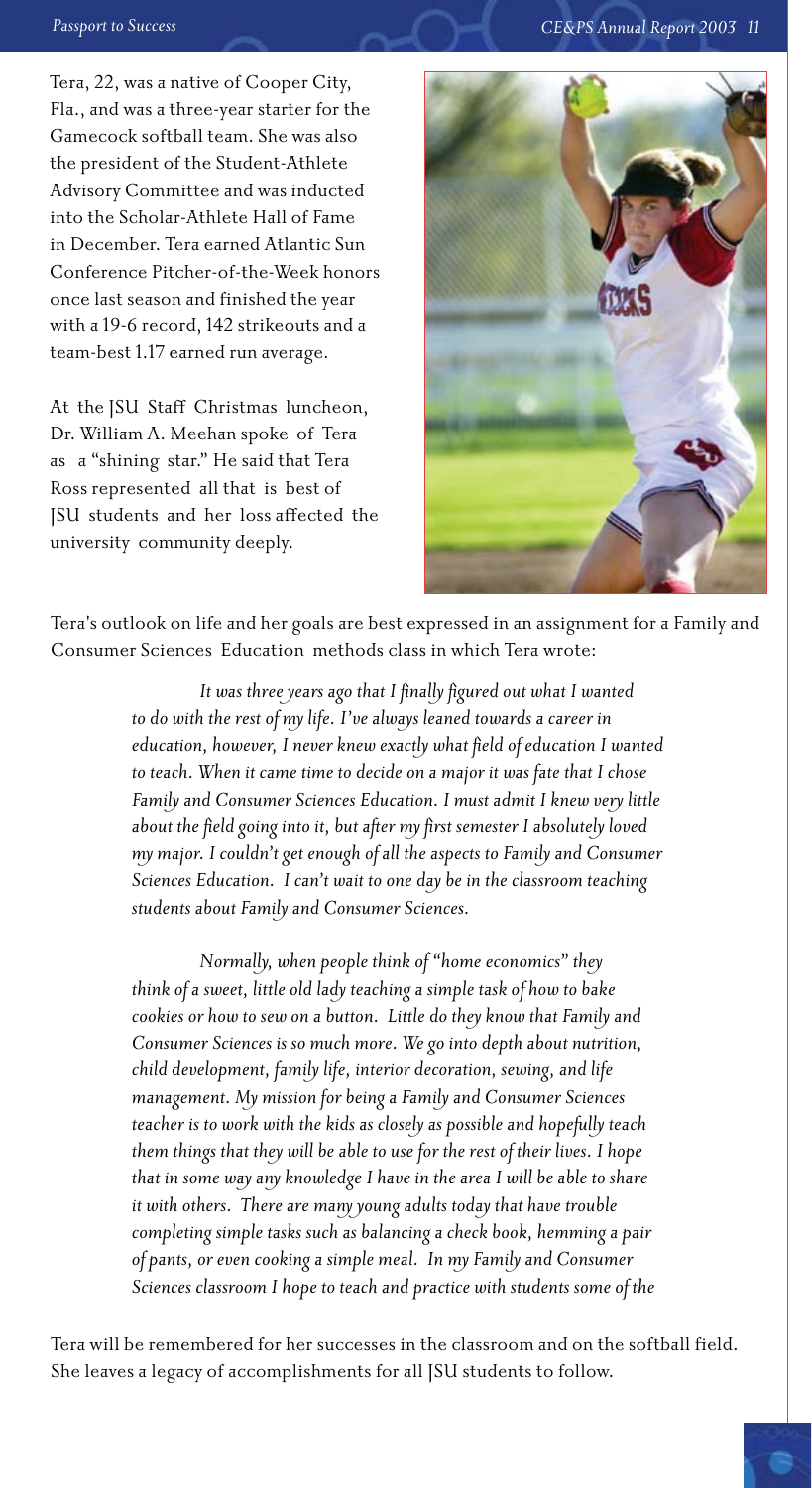#### Clinical Seminars

his has been an exciting year for the Office of Clinical This has been an exciting y<br>for the Office of Clinical<br>Experiences. Approximately 200 students enrolled in the preservice teaching experience each semester. The student teaching internship semester consists of fifteen full weeks of actual classroom experience working with a "master teacher" who serves as a mentor and guide for each student teacher. The College of Education and Professional Studies is fortunate to have a long-established positive working relationship with school systems in over eight counties in Alabama and several counties in Georgia. JSU's reputation for excellence in their teacher preparation programs has certainly facilitated this reciprocal relationship between the College and hundreds of schools. This cooperative partnership between JSU and the many K-12 schools is an integral part of having established a successful teacher education program.

Many of JSU's graduates gain employment in the same schools in which they complete their student teaching semester. Despite students graduating during the Fall semester, approximately five percent of Fall 2003 interns had accepted job offers prior to December's graduation. Without a doubt, a large majority will gain employment prior to the end of the school year, and will hopefully continue the important cycle of mentoring other JSU preservice teachers.

In addition to fifteen weeks of classroom experience where responsibility and control for instruction is gradually released to the preservice teacher, students also participate in Supervisory Cluster Seminars throughout the semester.



These seminars are a requirement for all interns and are held on JSU's campus. The purpose of the seminars is to supplement and enhance the classroom experience. Students participate in morning sessions that consist of guest speakers from all ranks of area school systems and JSU faculty and staff. Guests address a variety of topics and hold discussion panels on issues such as diversity and multiculturalism, interviewing and resume writing, PEPE, bullying, and other pertinent topics.

The afternoon sessions are led by the students' University Supervisors and provide opportunities for personal growth and reflection. According to the student teachers themselves, these afternoon sessions which meet in small groups with assigned University Supervisors are an invaluable part of these supervisory seminars. The cooperative sharing of ideas, techniques, and even questions among student teachers facilitated their growth in all areas of professional development. This was one of the most invaluable parts of the supervisory seminars. In fact, students have requested more time in small group sessions with peers and University Supervisors.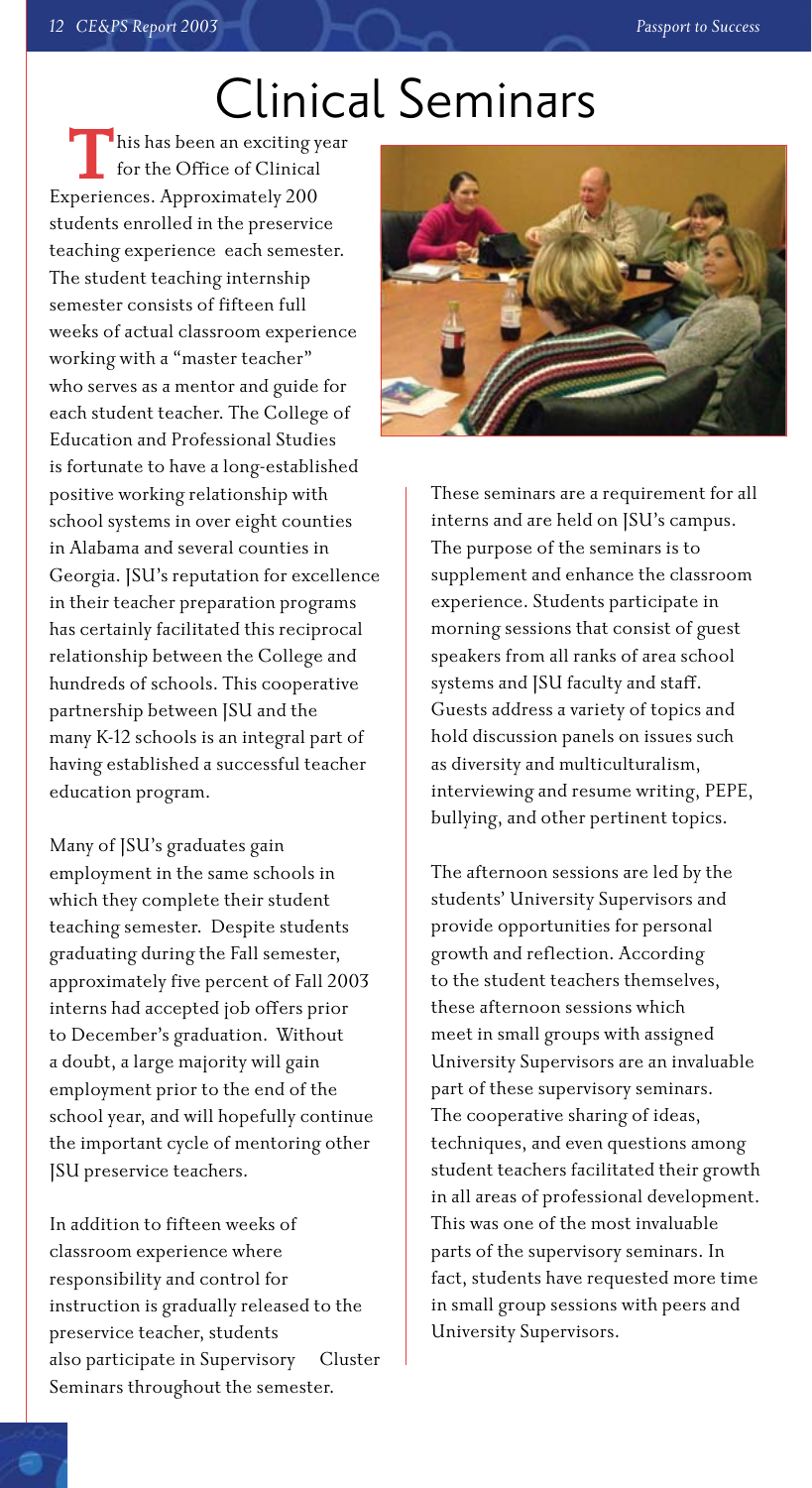#### Cards With a Cause

 surprise is in the making for the teachers and children in **A**<br>
surprise is in the making for<br>
the teachers and children in<br>
Orphanage #2 in Bucharest, Romania. Last year, Dr. Judy McCrary, Associate Professor of Education in Curriculum and Instruction, visited the orphanage during her Christmas break. Upon leaving, she received a very special gift from Dr. Eugenia Gliga, the director of the orphanage. The gift was several pieces of original artwork that had been painted by the children in the orphanage, whose ages ranged from 4 to 15. Each 11 X 14 painting, done in tempera paint, depicted winter scenes with brilliant shades of blue and red. The snowflakes in each picture were uniquely applied with toothpaste.

Dr. McCrary brought back the artwork and was then inspired to turn it into something more. Her idea was to take the images and reproduce them onto note cards, but, because of political reasons, she had to acquire permission from Dr. Gliga at the orphanage. After being granted permission, Dr. McCrary took eight of the original images and supervised their printing onto note cards for the purpose of selling

and distributed to KDE members and they began taking orders for the cards.

The response was overwhelming. Over 2200 cards were sold which translates into \$1,326, which is 100% of the profits. Considering the economic situation in Romania, where a surgeon makes \$150 per month, a new car can be bought for \$4000, and rent on an apartment per month is \$30, this money will go a long way for provisions in the orphanage. The magnitude of the project far exceeded Dr. McCrary's original expectations.

The surprise is Dr. McCrary will send \$1,326 to children in Orphanage #2. The check will arrive at the orphanage just in time for Christmas. Dr. Gliga has no idea such a large monetary gift is headed her way. Dr. McCrary and the work of the members of KDE will affect the lives of children half a world away. The project continues, after an interview of Dr. McCrary and Mrs. Taylor on the "Wake up Alabama" morning show broadcast on TV 24, and another printing of cards is in the works.

Dr. McCrary and Mrs. Phyllis Taylor, an instructor in Curriculum and Instruction and one of the faculty advisors of Kappa Delta Epsilon (KDE), began discussing the prospects of KDE, an educational honorary fraternity here at JSU, getting involved. Each year KDE completes two service projects. Mrs. Taylor embraced the Romanian card idea because of its obvious worthiness, and so the project began. Sample card packets were printed, packaged,

them and sending the profits back to the orphanage.

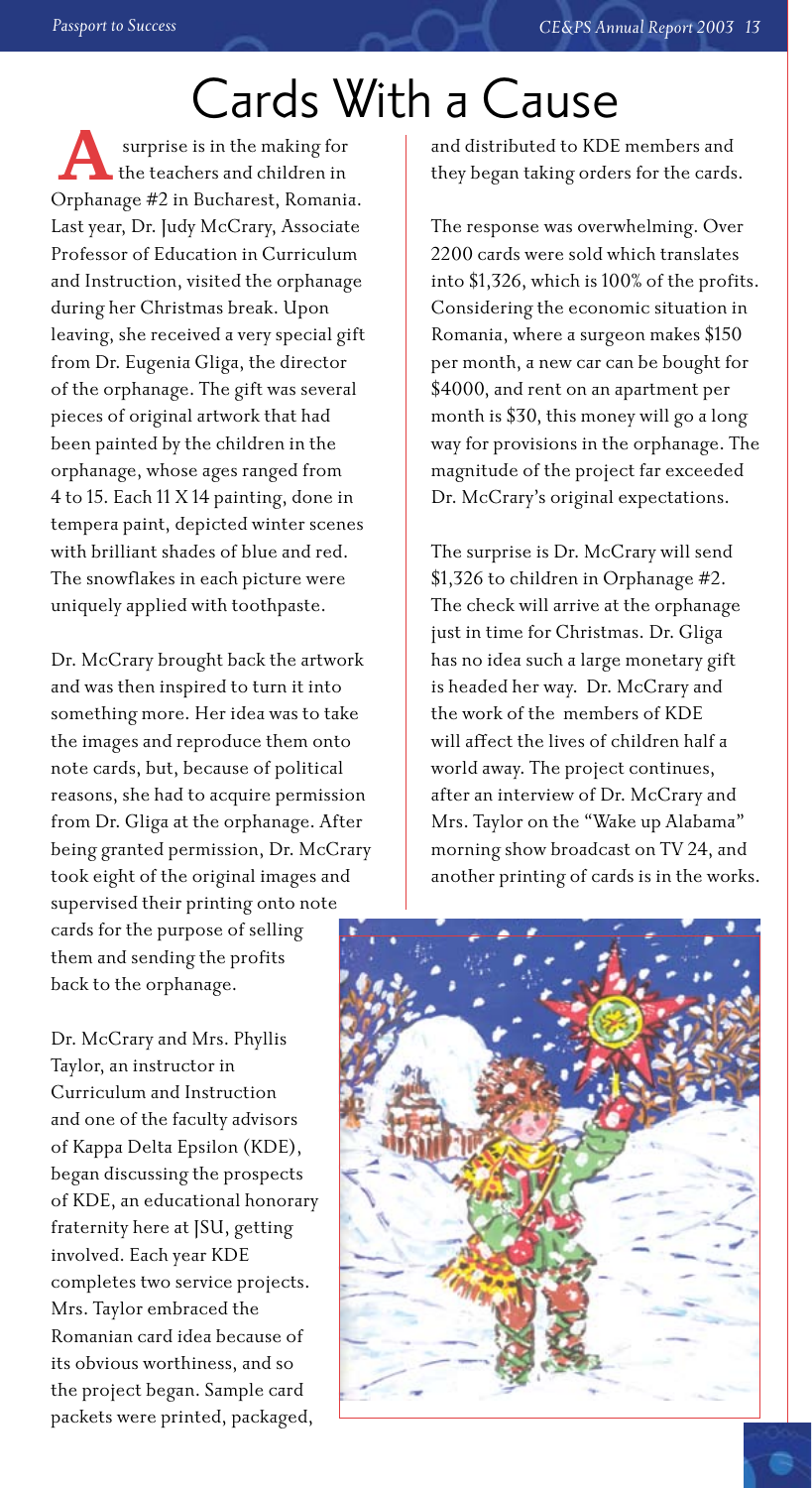## Autism Expert

 speaking about his experiences **M r.** Jerimie Goike began public<br>speaking about his experiences<br>with autism after realizing the need for firsthand information concerning the disorder. Mr. Goike came to work at

the Alabama Department of Rehabilitation Services (ADRS) while he was still a client and has been employed with ADRS for six years. Mr. Goike says he didn't speak out about his autism in the past because he feared the misunderstandings, prejudices and reactions that people often have. When Mr. Goike came



to work at ADRS, those fears slowly diminished and he began to feel comfortable discussing autism. Mr. Goike speaks about autism and the challenges he faced in his early life.

> He is currently working on a book. He was featured in a documentary entitled "Angels for Autism." His presentation to JSU students was cosponsored by the JSU Student Chapter of the Council for Exceptional Children and the JSU Chapter of Phi Delta Kappa.

## **National Leadership**

wo JSU HPER majors, Ms. Anna Armstrong of Lawrenceville, GA and Mr. Jimmy Strickland of Anniston, AL, were among a national group of undergraduate students invited to attend the 2003 American Alliance for Health, Physical Education, Recreation, and Dance (AAHPERD) National Student Leadership Conference. Student representatives from 40 states descended on Camp ASCCA-Easter Seals in Jackson's Gap, Alabama for this two-day workshop. The purpose



of the conference was to provide an environment in which future HPERD professionals have the opportunity to build leadership skills, promote advocacy, use communication for leadership, establish and maintain a strong major's club, experience team building using the ropes challenge course, and mentoring. For many, the conference re-energizes the passion and belief that collectively, every individual can make a difference in the profession. Other activities during the conference included a campfire, t-shirt swap, and Superstars Competition. The conference staff consisted of professionals who share a cooperative passion for the importance of preparing future professionals for leadership within the HPERD profession. Attending this year's conference included past, current, and future presidents of AAHPERD and its districts, and other prominent professionals from across the country as well as Canada. Members of the training staff from JSU were Dr. Glen Roswal, Professor (Past President, AAHPERD), Dr. Willie Hey, Associate Professor of Health Education.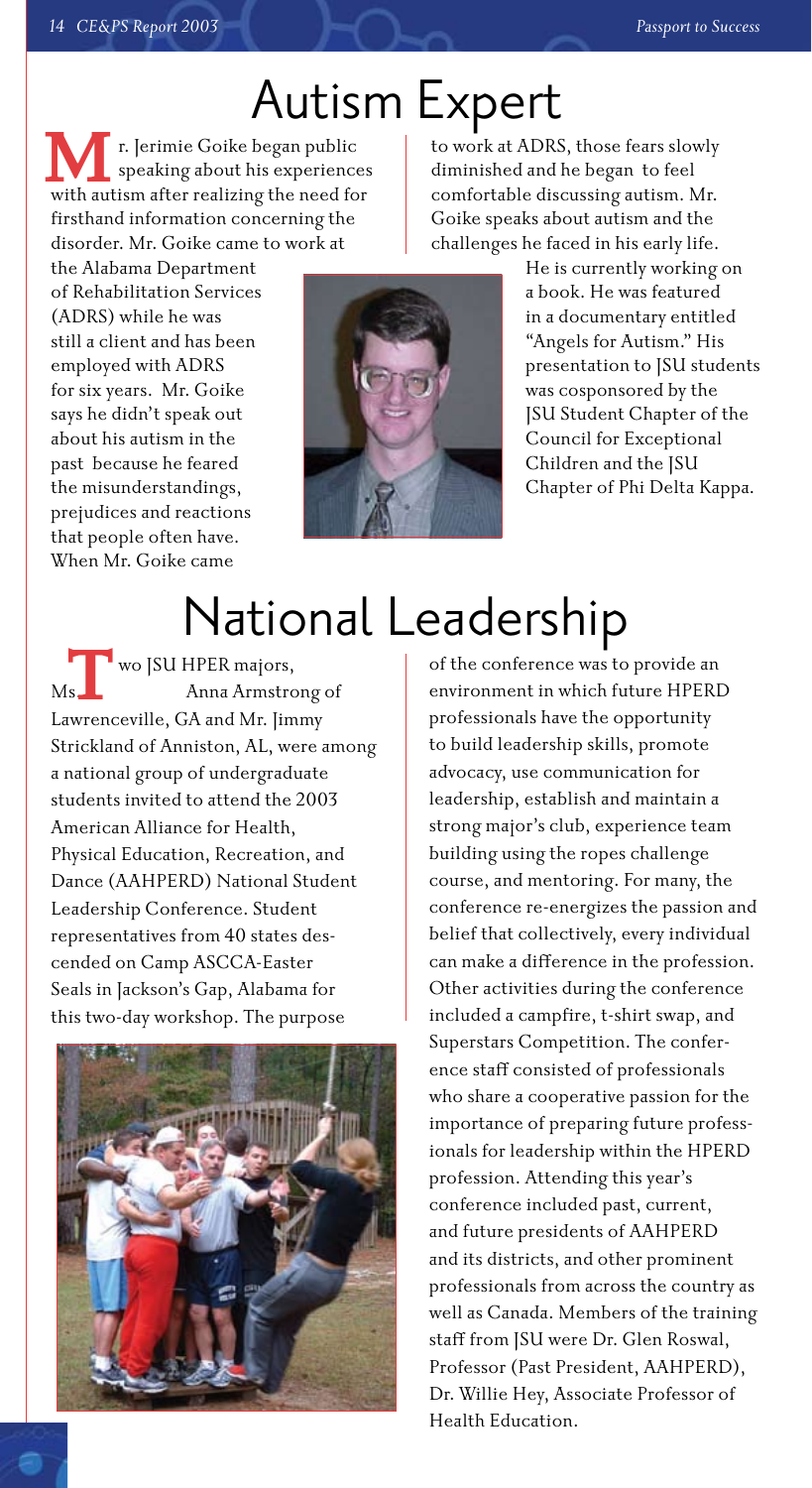#### Staff Development, Going Beyond the JSU Classroom

r. Donna Herring is active throughout **D**<br>**r.** Donna Herring<br>active throughout<br>the southeast conducting her hands-on instructional technology workshops. In addition to her JSU classes, she travels throughout Alabama, Georgia, Florida and Louisiana helping teachers integrate technology into their classrooms.

Dr. Herring has many years of experience with teacher training in the area of instructional technology. As former director of one of Georgia's Educational Technology Training Centers, she was very involved in Georgia's InTech model for delivering technology staff development that focuses on how to successfully INtegrate TECHnology into the K-12 curriculum.

Her staff development workshops are patterned after the research based InTech model and infuse classroom management strategies, new designs for teaching and learning, as well as enhanced pedagogical practices. They are correlated to state and national academic standards as well as International Society for Technology in Education standards.

Through the staff development workshops, teachers learn to integrate technology into their curriculum and create environments where technology enhances the teaching and learning process. Classroom management techniques for managing technology in the classroom are modeled and teachers learn to create rubrics and selfassessment instruments as alternative



ways of assessing students. Projectbased learning is infused throughout the staff development classes.

Web development classes are also available for teachers who want to learn to create their own educational website. The teacher websites are designed to correlate to the objectives and standards taught. Teacher lesson plans, objectives and student samples are posted on the websites. Teachers design their websites based on their classroom and are encouraged to include the following: lesson plans, student samples, homework assignments and homework helpers, tips for parents, school and class calendars, class newsletters, scavenger hunts, webquests and more.

Workshops are customized for individual schools and may extend over several months. Summer workshops may also be scheduled. Dr. Herring also conducts workshops annually at the Alabama Educational Technology Conference, the Florida Educational Technology Conference, and the Georgia Educational Conference.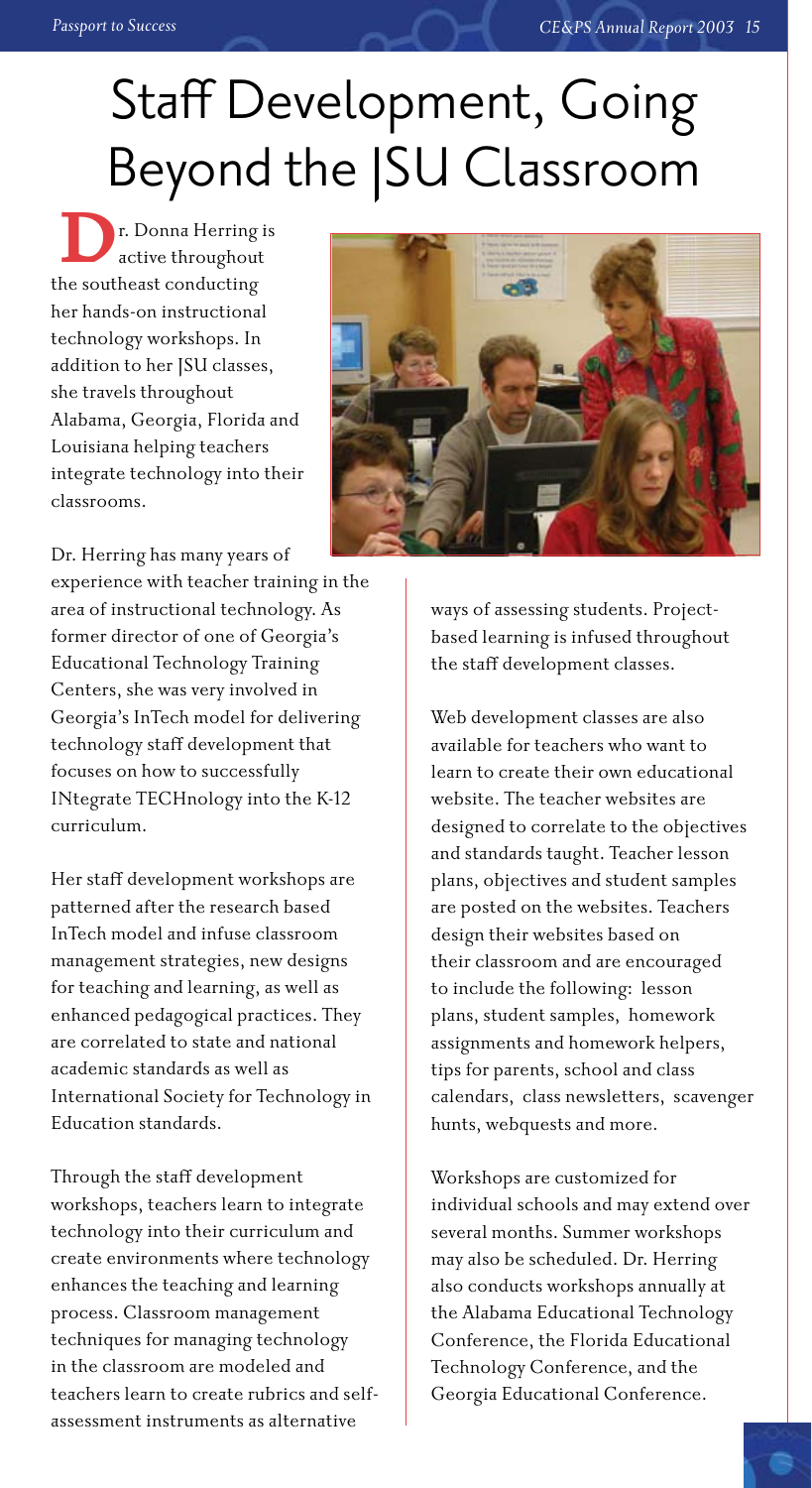#### Smarter MIL

he Multimedia Instructional Laboratories (MIL) in the The Multimedia Instructional<br>
Laboratories (MIL) in the<br>
College of Education and Professional Studies has had a technological refurbishing. Room 210 Ramona Wood Building (RWB) has been re-configured to meet the leading edge of computer technology available. This is the third major change in equipment since the laboratories' inception in 1992.

The most visible change is the flat screen LCD monitors. These monitors allow more space on the desktop and reduce glare. Another significant change is the separation of platforms: room 210 is all Windows workstations while room 104 is all Macintosh. At the most recent Alabama Technology conference, the dominance of the Windows platforms in the public schools was discussed. For the Alabama public schools, Windows as the based systems are the standard.

The S-video loop in the MIL was also removed. For large instructional display Room 210 now has an LCD projector and a SMART Board interactive whiteboard. [SU students use whiteboards to demonstrate their PowerPoint projects. The RWB now has five additional classrooms similarly equipped. Rooms 301, 308, 310, 218



and 108 have a permanent computer, interactive whiteboard, and LCD system.

The computers represent current technology with fast processing speeds, 3 GHz, 512 available RAM and DVD players and recorders. The recorders support the Clinical Experience Program as they record either DVDs or CDs for students creating their electronic portfolios.

The College is infusing current technology into the instructional process. The Smart classrooms and the MIL provide proof to accrediting associations, that the College is providing hardware that is current and usable. Keeping current will always be a challenge the processing power and capabilities of computer platforms continues to advance.

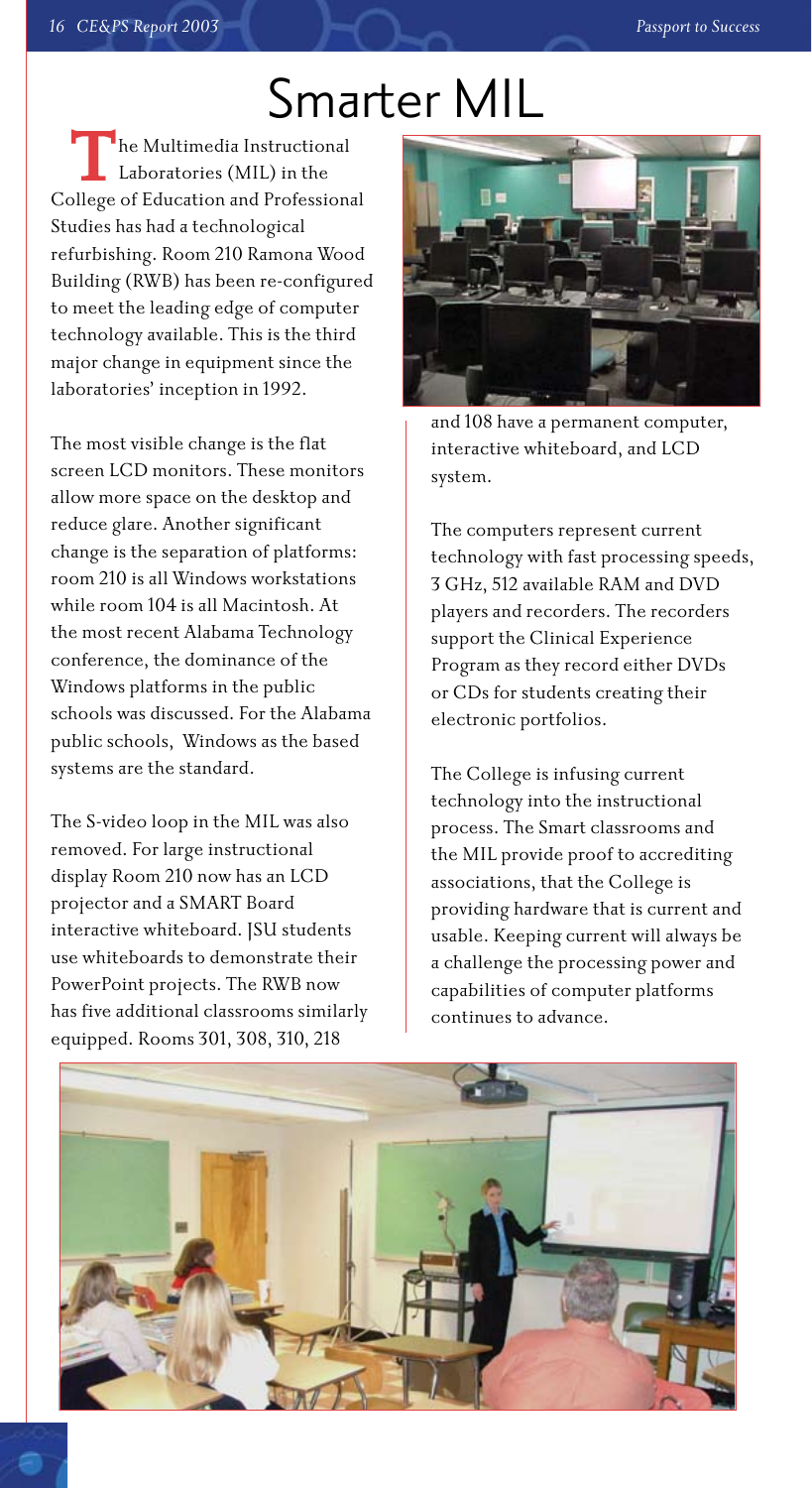#### Communication Week

ournalism flourishes during times of conflict, so the theme ournalism flourishes during<br>times of conflict, so the two Jacksonville State University's Communication Week 2003 was "Communication in Times of Crises." Nationally known guest speakers, including New York Times Associate Editor R.W. Apple, addressed students, faculty and alumni on a variety of topics chosen to reflect this theme. The week began with the annual Ayers Lecture, a joint program of JSU's Communication Department and The Anniston Star. R.W. Apple, who led The New York Times' coverage of the first Gulf War, brought insights drawn from decades of crisis coverage from around the world. JSU alumnus Bill Dobilas shared stories of conflicts closer to home that he has covered as news director of Fox 61, WDSI, in Chattanooga, Tenn. Mr. Dobilas was keynote speaker for



the department's awards luncheon at which students were recognized for outstanding achievement in the classroom and in the campus news media. Keith Sheldon of California State University, who is an expert in the field of public relations. Mr. Sheldon's visit to JSU was made possible through a grant from the national office of the Society of Professional Journalists to the local SPJ chapter.

#### Student Media

tudents in the Commun ication Department at Jacksonville State University have **S**the opportunity to use their classroom training in the real-world setting of the campus news media and yearbook.

The Chanticleer, [SU's weekly studentpublished newspaper, is produced by a paid editorial staff with the help of numerous volunteer writers and photographers. For many of the students, it's their first experience with news assignments, deadlines and general reporting.

Students interested in putting their layout and design skills to work are welcomed at The Mimosa, JSU's yearbook. The book is now produced entirely on computer using the latest design software packages. The Mimosa staff also learns the art of organization and building relationships with the various campus groups featured in the yearbook.

Broadcasting remains one of the most popular concentrations in the Communication Department, and many of those students volunteer to staff at least one air shift each week on the campus radio station. WLJS, 92-J, recently doubled its signal and moved its antenna to the highest point in Jacksonville – the top of Chimney Peak overlooking the JSU campus.

Whichever medium these students choose as their focus, JSU's student media offer them firsthand experiences in the field they are considering for their life's work.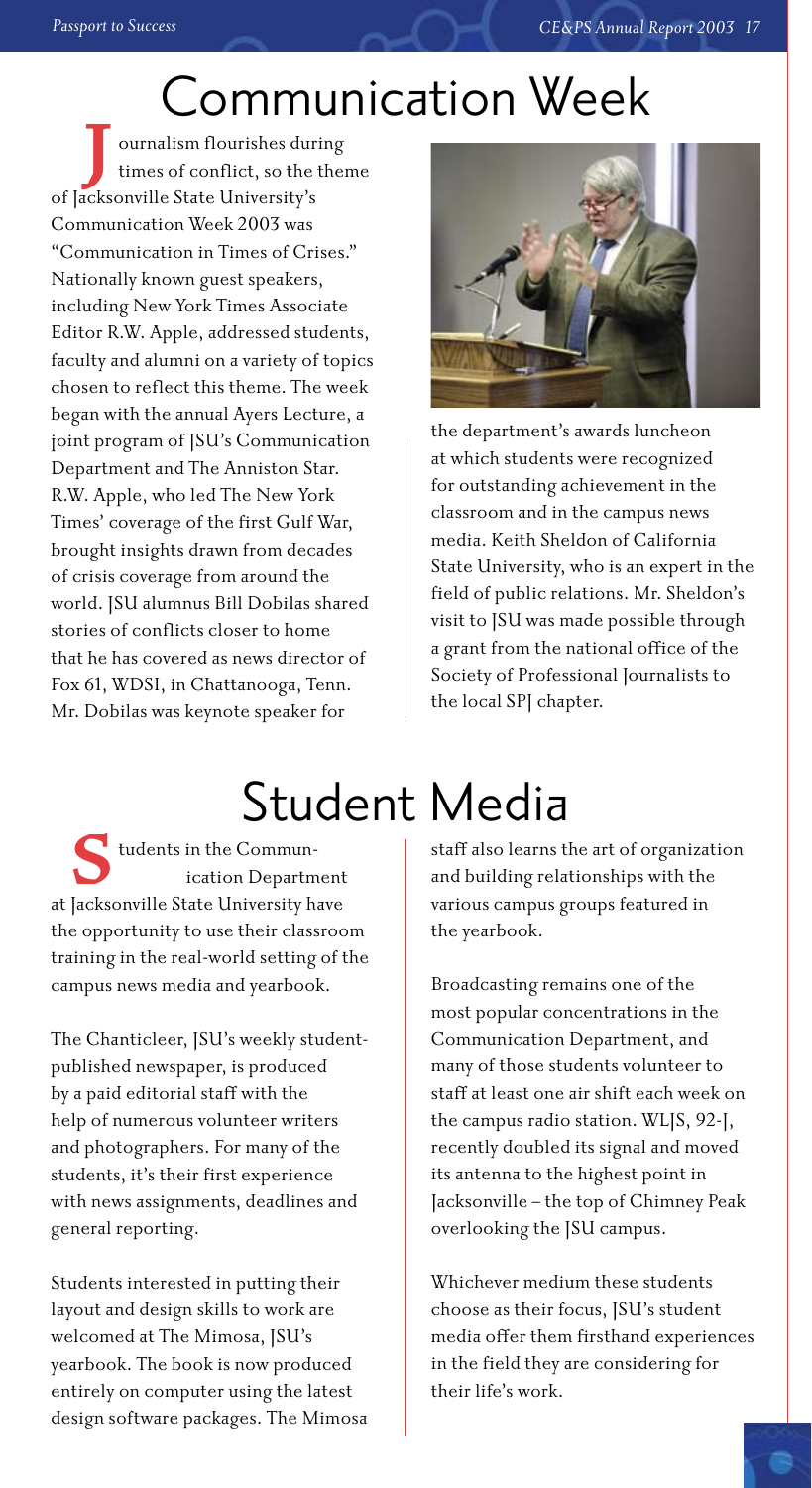#### International News Panel



**O**n October 22, 2003,<br>Jacksonville State Un Jacksonville State University hosted a panel of international news editors for a televised discussion on "The Angry World: International News Coverage in America."

Moderated by Terrance Smith, media analyst for The News Hour with Jim Lehrer, the panel of editors included: Roger Cohen of The New York Times; George de Lama of The Chicago Tribune; Simon C.K. Li of The Los Angeles Times; Loren Jenkins of National Public Radio; Lee Cullum of The Dallas Morning News; Chris Waddle of The Anniston Star; and Stuart Loory of the University of Missouri School of Journalism and founder of CNN World Report. Joining the discussion via satellite from Baghdad was Eason Jordan of CNN International.

The panel discussion was held on the stage of the Ernest Stone Performing Arts Center in front of an audience of about 300 that included communication students, [SU faculty and invited guests from the community. The program was videotaped and will be distributed to 450 journalism schools around the nation. The project

will also result in a training videotape for professional development for midcareer journalists and student journalists.

Most of the panelists said Americans have a poor understanding of issues in the Middle East, including those that led to the Sept. 11, 2001, terrorist attacks in the United States. Several of the editors blamed the problem on the news media's failure to report those issues clearly.

While a variety of journalism-related issues was discussed by the panel, coverage of the recent war in Iraq was the dominant subject. The editors admitted that their own newspapers and networks tend to focus most of their resources on coverage of wars while giving less attention to the more subtle issues that often lead to those conflicts.

The conference was sponsored by the Atlanta-based Southern Center for International Studies, Anniston's Ayers Family Institute for Community Journalism, and Jacksonville State University.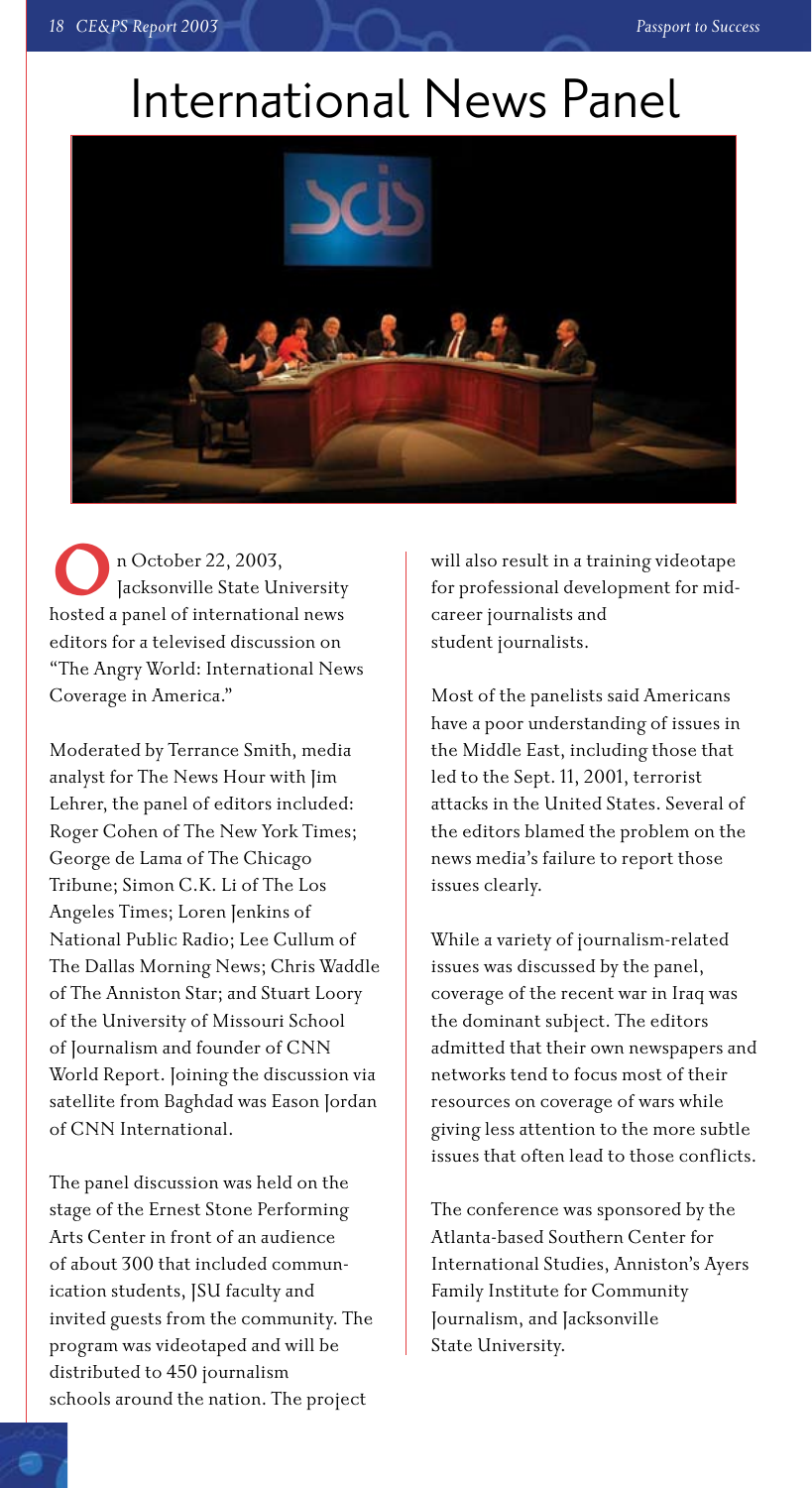## TV 24 and the CE&PS



 local cable television station. TV

Jacksonville State University's public image and instructional mission of the College of Education and Professional Studies (CE&PS). TV 24 is a commercial television station located in Self Hall that operates with the support of JSU's students. Most of the people involved with the everyday programming and content are JSU graduates and students.

Mr. Mickey Shadrix, Chief Operating Officer of TV 24, is a graduate of JSU. He states, "All of the owner and operators of TV 24 have ties to this university. TV 24 works with the Communication Department's students and faculty in a collaborative, mutually beneficial relationship."

According to Mr. Shadrix [SU students become involved with JSU in various ways, "once or twice a year TV 24 recruits students. Some student recruits start in volunteer positions. Those who stay with TV 24 and develop skills the station needs, work themselves into a paying job. Recruits, like Katie Clifton and Dottie Rimpsey, find themselves in major TV 24 presentations. Presently about 15 graduate and undergraduate

students are employed at the station. These students are working on a degree from JSU. Every year we have students serving their clinical internship. We also have employees who when they graduate stay on as valued employees. The interrelationships of TV 24 to JSU are many."

"Sometimes I am overwhelmed at the responsibility that these students take on as they gather content and produce shows that potentially reaches all of Northeast Alabama. Their broadcasts help provide this community with local news and information. TV 24's focus on high school and JSU athletics provides recognition for local players and coaches. The involvement of TV 24 with local charities and nonprofit organizations informs the public of ongoing services and events. These and other TV 24 productions benefit from the work of these students," said Mr. Shadrix.

Opportunities for Communication students to work on productions are also provided by Television Services. TV 24 airs most of CE&PS's TV Services productions. TV 24 works with Television Services to produce television content of campus programming, graduation and sporting events.

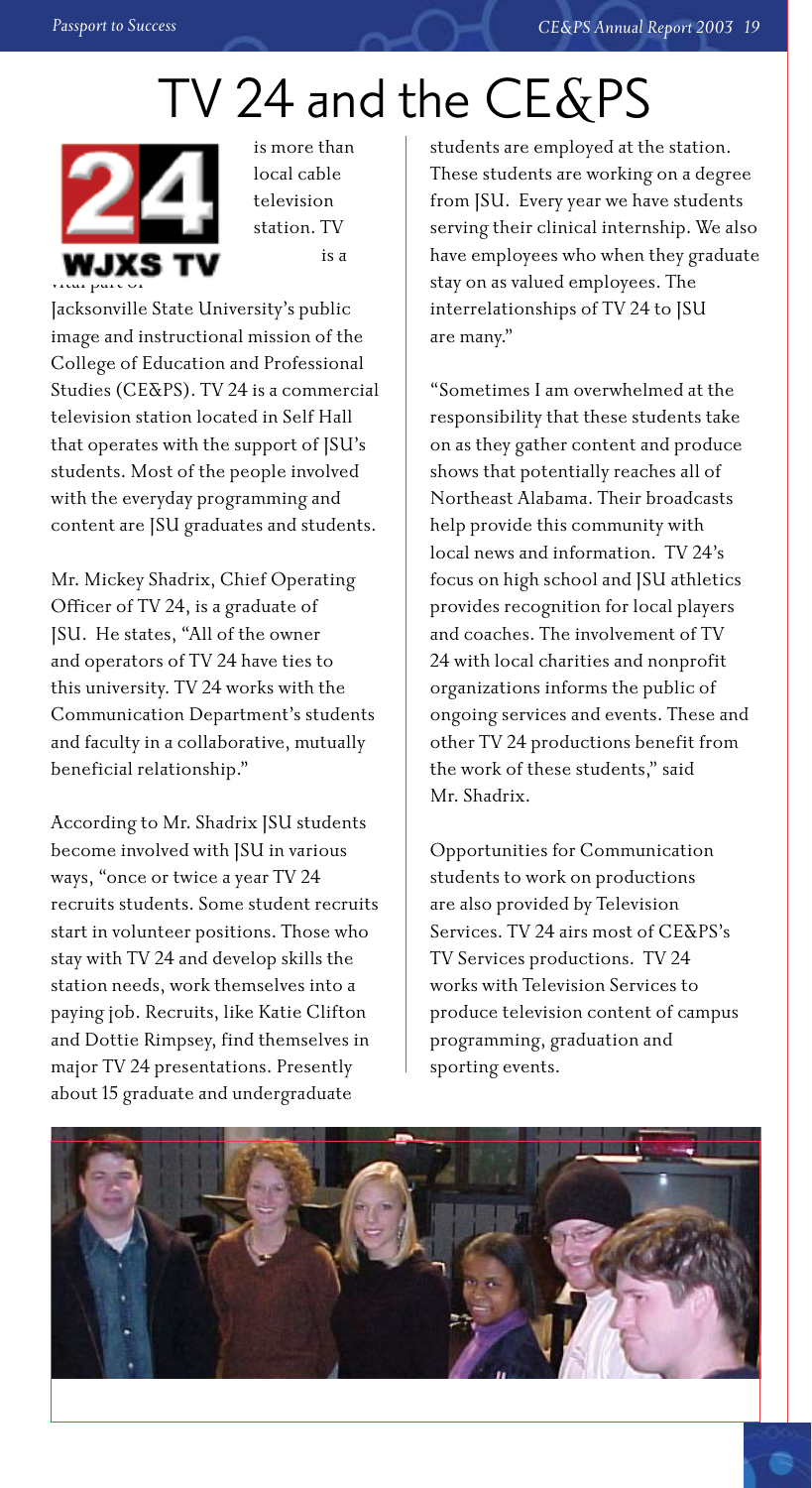#### TV Services' Growth

elevision Services continued its growth into the 2003 calendar **T** elevision Services continued it growth into the 2003 calendar year by adding two new staff members, Michael Edwards and Stephanie Morgan. Michael Edwards serves as Production Assistant. He is a 2002 graduate from the Communication Department. Michael started working in 1999 as a student worker for Television Services and Distance Education. He served as Production Director for WJSX-TV24 before coming to work with Television Services in May 2003. Stephanie Morgan serves as secretary. She comes to Television Services with 17 years of experience at JSU.

In addition to eight new promotional videos featuring JSU, Television Services produced three new commercials for Continuing Education and one commercial for the new JSU Child Development Center at McClellan. Other JSU projects Television Services produced this year include the weekly program seen on TV24, "Inside Gamecock Athletics;" a demo for the Communication Department; a memorial service for the Space Shuttle Columbia; a three camera remote shoot that required designing and lighting a set for Alabama's Governor Bob Riley; taping and editing the 20<sup>th</sup> Annual Disability Awareness Awards Luncheon; and a three minute





and thirty second JSU promo plus two thirty-second commercials. TV Services has developed a partnership with TV24 and Crosscreek Productions to produce and air JSU Sporting events and Graduation ceremonies to be presented live on TV 24; TV Services produced an JSU promotional video presented at the "Habitat for Humanity" Opening Ceremony that aired live over TV24 as well as two other uplinked sites. TV Services was the production crew on the "Habitat for Humanity" Opening and Closing Ceremonies. Television Services produced "Messiah," by George Friederic Handel for the Music Department. The Messiah was performed at The Church of St. Michael and All Angels in Anniston. A Second Christmas concert, Family Holiday Concert, was taped for the Music Department at Leone Cole Auditorium on the JSU campus. Both concerts aired several times during the Christmas Season over TV24.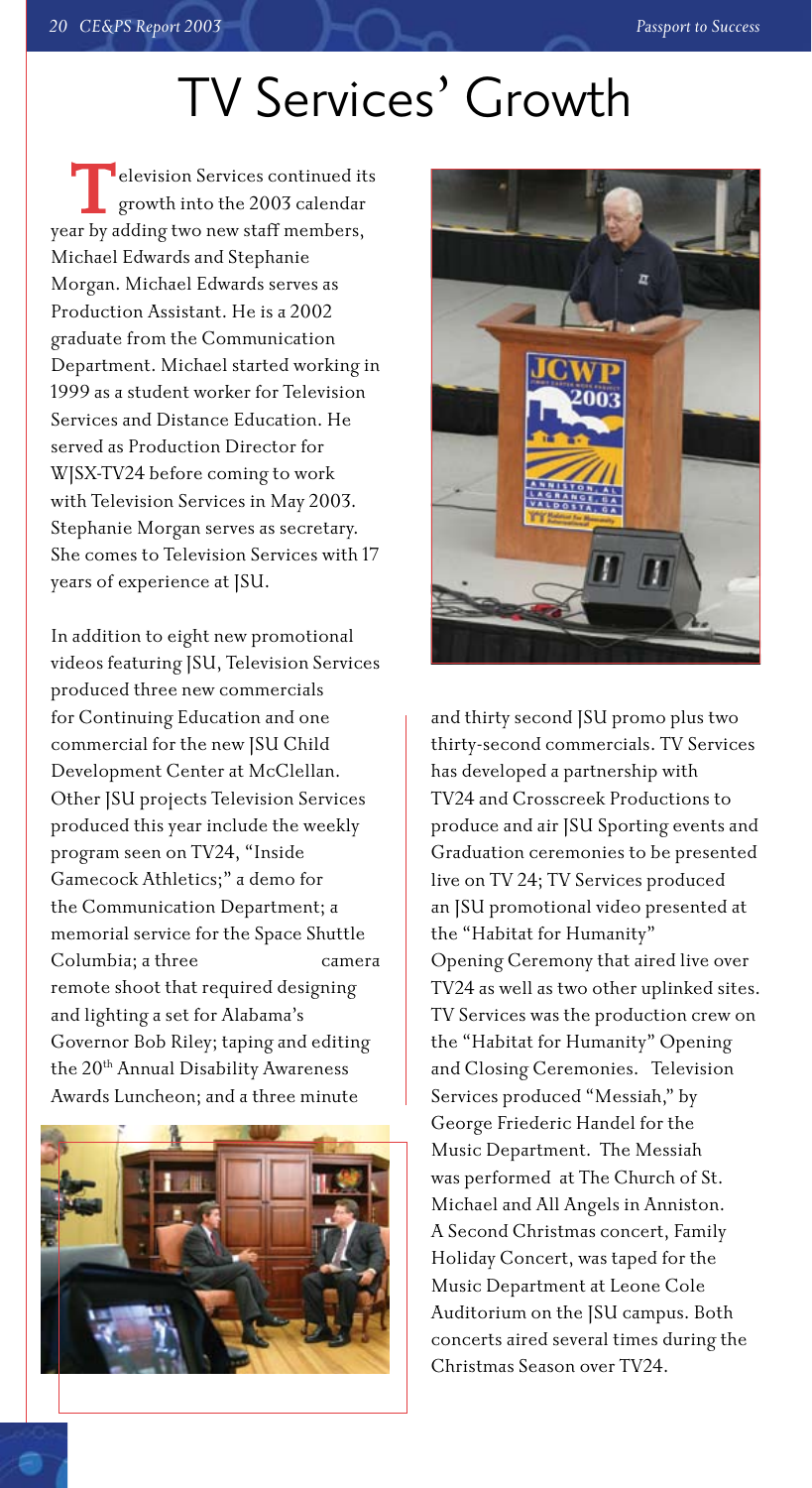## Collaborative Teacher Grant

acksonville State University was awarded a State Improvement Grant (SIG) to increase collaboration between special education programs, local education agencies, and parents of students with disabilities. Specific courses in the Collaborative Teacher undergraduate and graduate programs were targeted as areas to receive attention from funding provided. Priority was given to legal, medical, and ethical issues and concerns taught in SPE 405 and SPE 554, Medical, Legal, and Ethical Aspects of Special Education. Dr. Aquilla Mims, professor of the graduate and undergraduate courses, arranged for esteemed guests to present medical, legal and ethical issues related to special education. The agenda topics were: (a) cleft lip, palate and craniofacial surgery for special needs children, (b) legal issues in general education and special **J**

education, and (c) inclusion for special needs individuals. Guest lecturers included Dr. John H. Grant III, surgeon at The University of Alabama School of Medicine/Children's Hospital and Colleen Carr, Attorney at Law/Assistant Attorney General of the Department of Human Resources. In addition, issues related to school law and classroom management were presented by Oxford City Board of Education employees Mrs. Kristie Goodwin, Mrs. Jeanna Chandler and Mrs. Rhonda Duncan and Dr. Jeff Goodwin, Talladega County Board of Education.

Representatives from Anniston, Calhoun, Jacksonville, Oxford, and Piedmont School Systems participated in all grant activities. Drs. Cynthia Harper and Patricia K. Lowry served as grant directors.

Goals of the State Improvement Grant included:

- · Review Collaborative Teacher Programs K-6 and 6-12
- · Review current placement practices for students with disabilities ranging from the continuum of services to inclusion in general education

settings

- Review and consider parental responses to programming for students with disabilities through the Collaborative Teacher model
- · Identify additional practicum/internship placements for students seeking degrees in Collaborative Teacher K-6 and 6-12

## Technology's Summer Camp **<sup>F</sup>**

or the fifth year the department of Technology and Engineering will offer a one- week summer camp for young people between the ages 10 and 14. This camp allows young people to attend JSU for several hours each day and receive "hands on" instruction while learning about potential careers relating to technology. The camp is conducted by Terry Marbut, Department Head. Mr. Marbut says, "students enjoy seeing the technology

in action, and some even discover new interests that may one day influence their career goals." Students learn about basic computer architec-ture and operation, laser applications, robotics, automated manufacturing, web pages, and much more. They get to experience these technologies at an introductory level and discover that "high tech is really cool." For more information on this year's camp please contact the Office of Continuing Education.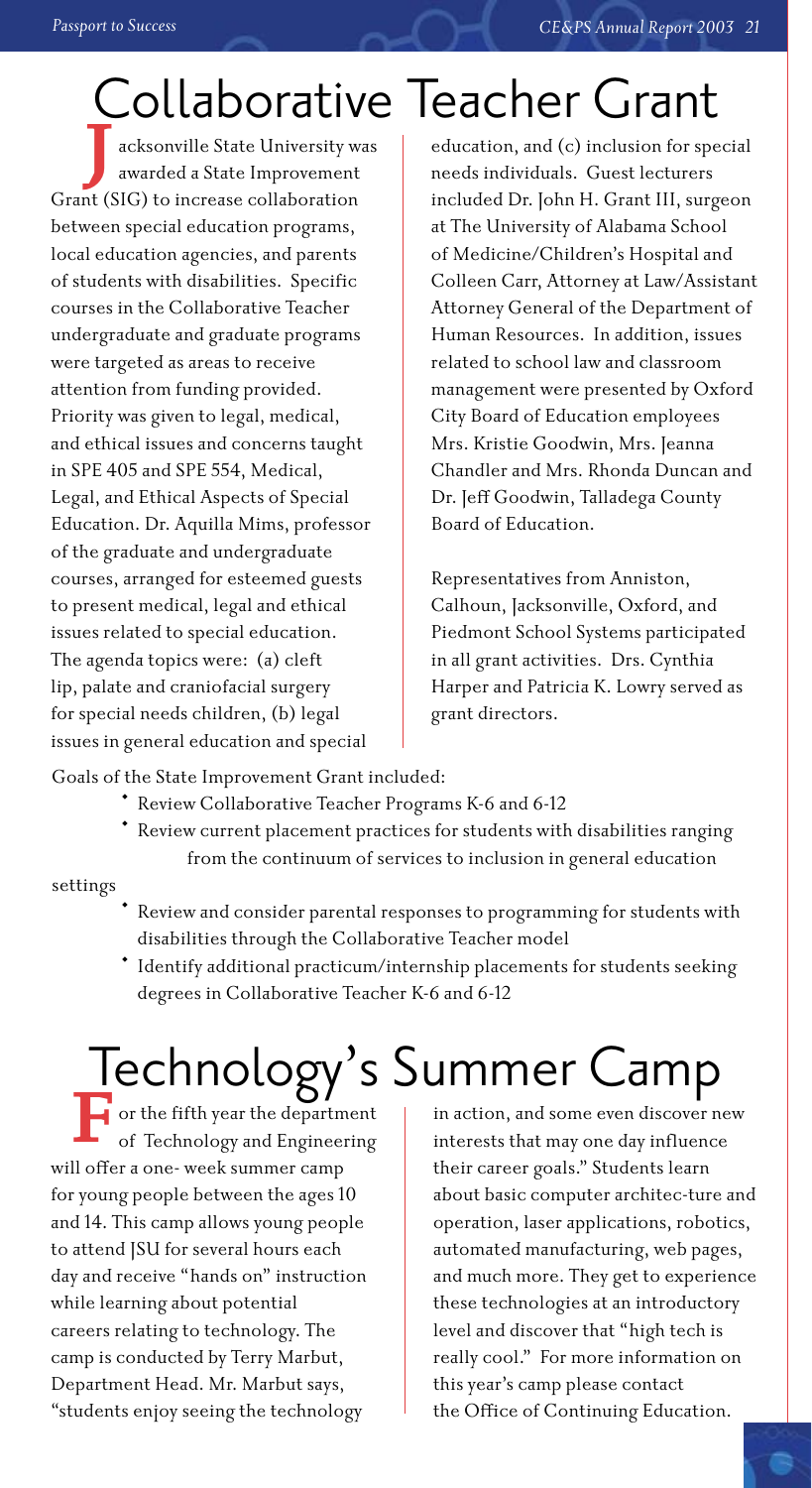#### No Child and the CE&PS

he No Child Left Behind Act of 2001 (NCLB) is a landmark in The No Child Left Behind Act on<br>
2001 (NCLB) is a landmark in<br>
education reform designed to improve student achievement and change the culture of America's schools. President George W. Bush describes this law as the "cornerstone of my administration." Clearly, our children are our future, and, as President Bush has expressed, "Too many of our neediest children are being left behind."

With passage of No Child Left Behind, Congress reauthorized the Elementary and Secondary Education Act (ESEA) the principal federal law affecting education from kindergarten through high school. In amending ESEA, the new law represents a sweeping overhaul of federal efforts to support elementary and secondary education in the United States. It is built on four common-sense pillars: accountability for results; an emphasis on doing what works based on scientific research; expanded parental options; and expanded local control and flexibility.

The College of Education and Professional Studies has also been actively involved in implementing programmatic changes to comply with NCLB and to ensure that all program graduates are "highly qualified." The College sought and has gained approval to modify all current programs approved by the Alabama State Department of Education. The programs culminating in a recommendation for P-3 or K-6 certification have been modified to include a minimum of twelve semester hours in English, twelve semester hours in mathematics, twelve semester hours in science, and twelve semester hours in social sciences. The programs culminating in a recommendation for 6-12 certification have been modified to include a minimum of 32 semester hours in the teaching field (i.e. biology) and of the 32 semester hours 19 must be upper level (i.e. 300 or 400 level). The ultimate goal of the College of Education and Professional Studies is to produce the best trained and most qualified teachers in Alabama. The program modifications resulting from the NCLB requirements will move the College of Education and Professional Studies (CE&PS) toward this goal. Also, all graduates from the CE&PS will be "highly qualified" and meet or exceed the employment standards mandated for public school systems.

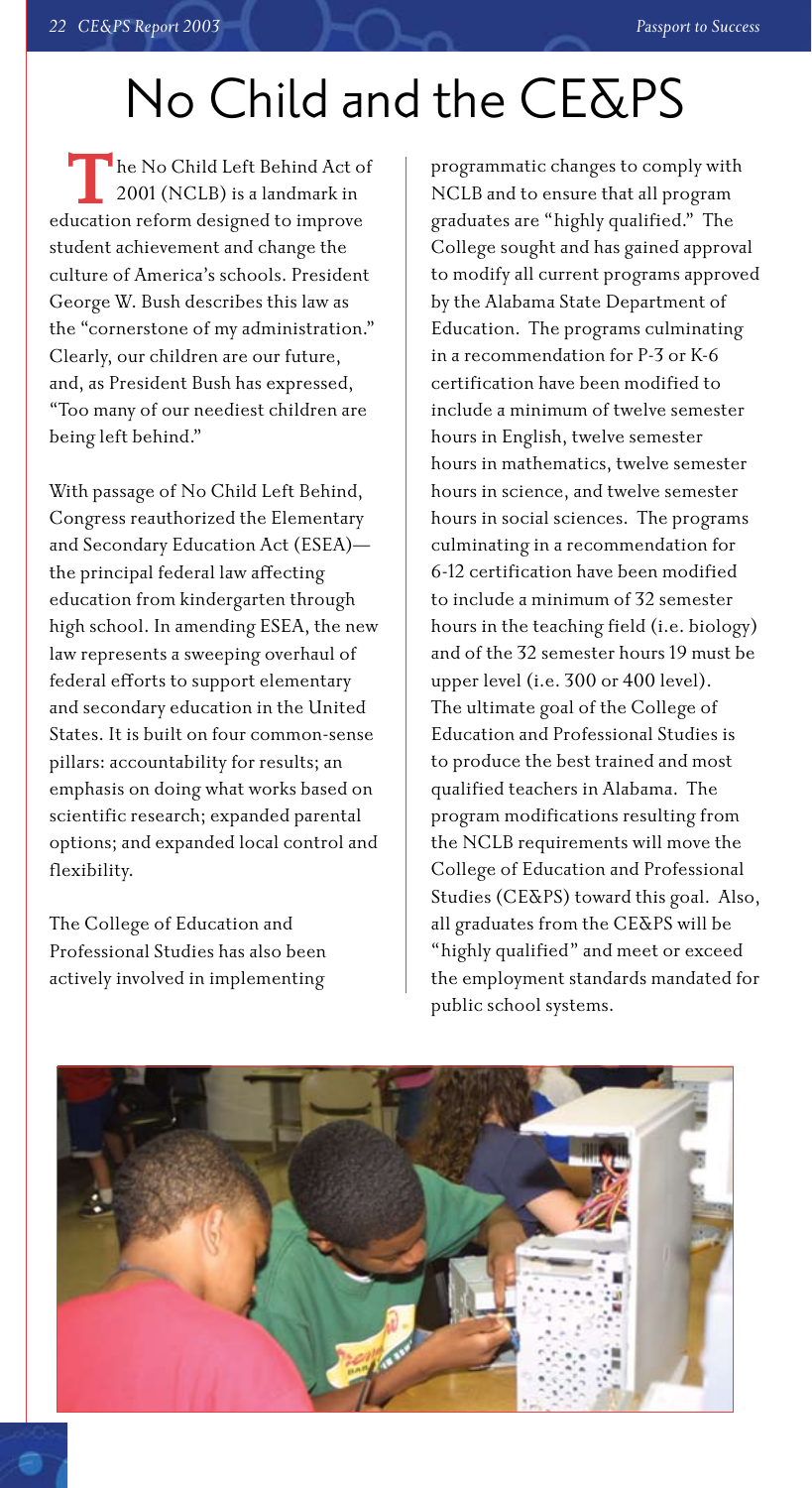

## *Professional Studies College of Education&*



#### **Departmental Contact Information**

#### **Acting Dean Cynthia Harper 256.782.8213**

#### Kristi Triplett Director, Child Development Center at McClellan 256.782.8600 Patricia K. Lowry Department Head, Curriculum and Instruction 256.782.5767 Patricia K. Lowry Acting Department Head, Family and Consumer Sciences 256.782.5054 Kathleen Friery Department Head, Educational Resources 256.782.5851 Mike Zenanko Director, Instructional Services Unit 256.782.8322 John Hammett Department Head, Health, PE and Recreation 256.782.5973 Kingsley Harbor Department Head, Communications 256.782.5083 Mike Hathcock Director, Television Services 256.782.5023 Terry Marbut Department Head, Technology and Engineering 256.782.5034 Kelly Ryan Director, Teacher Service Center 256.782.5577

**For more information please visit http://www.jsu.edu/depart/edprof**